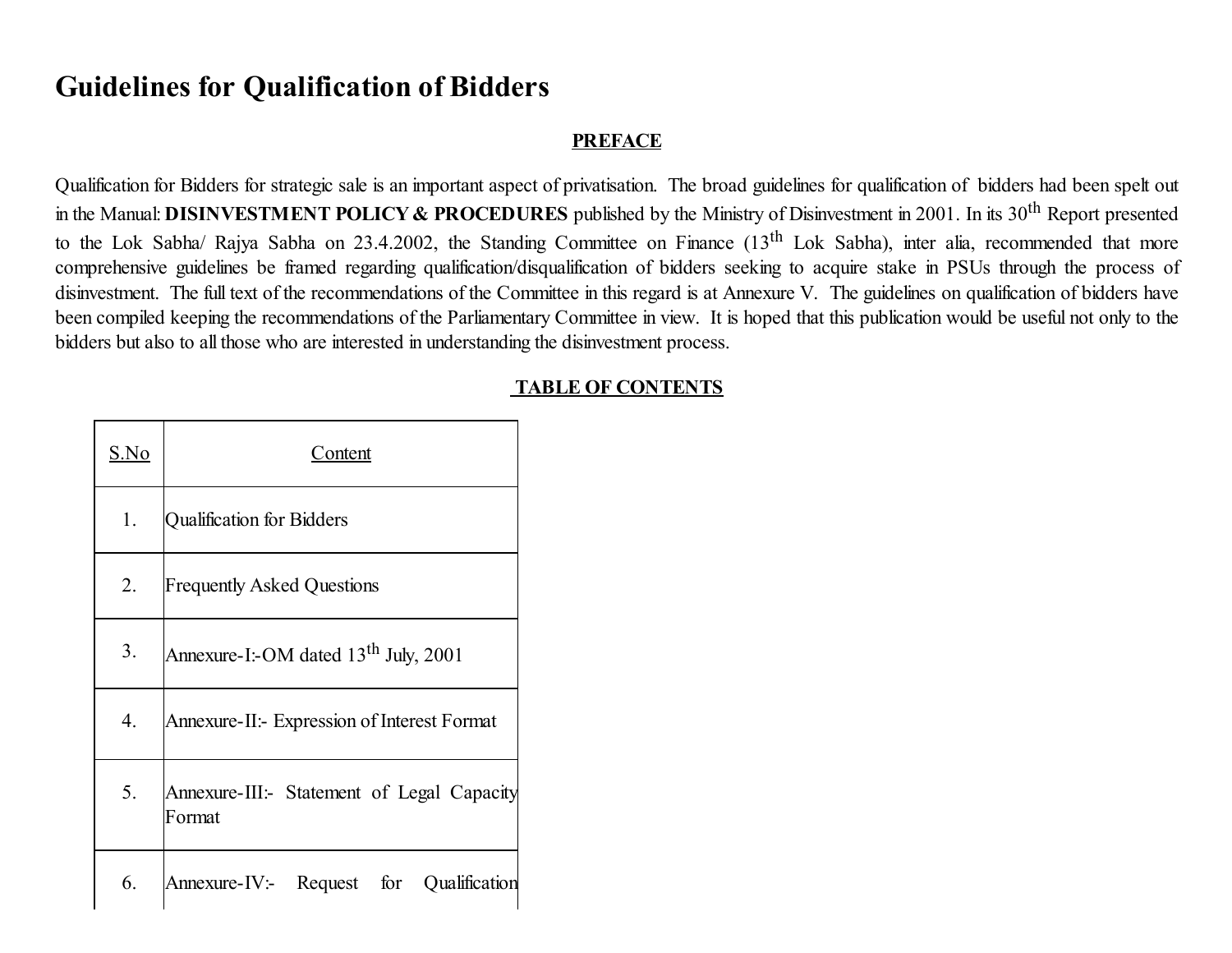| Format                                                                       |
|------------------------------------------------------------------------------|
| Annexure:-V:- Recommendations<br>Parliamentary Standing Committee on Finance |

## QUALIFICATION FOR BIDDERS

## 1. Introduction

- 1.1 In a strategic sale, apart from Government's interest in receiving a good return or price for its companies, the Government is also concerned that the company, which is taken over, should function well after disinvestment. The strategic buyer should be able to bring in more capital and improved technology, wherever needed, introduce better management practices and should be in a position to take proper care of the work force. In short, the strategic partner is expected to have a good track record of performance so that the Government can be satisfied that its assets are being passed on to capable hands.
- 1.2 In order to achieve this objective, it is important that the Government evolves a selection procedure that ensures that only those entities get selected as strategic partners who possess:
	- · The requisite managerial and financialstrength.
		- A proven track record of following good corporate practices.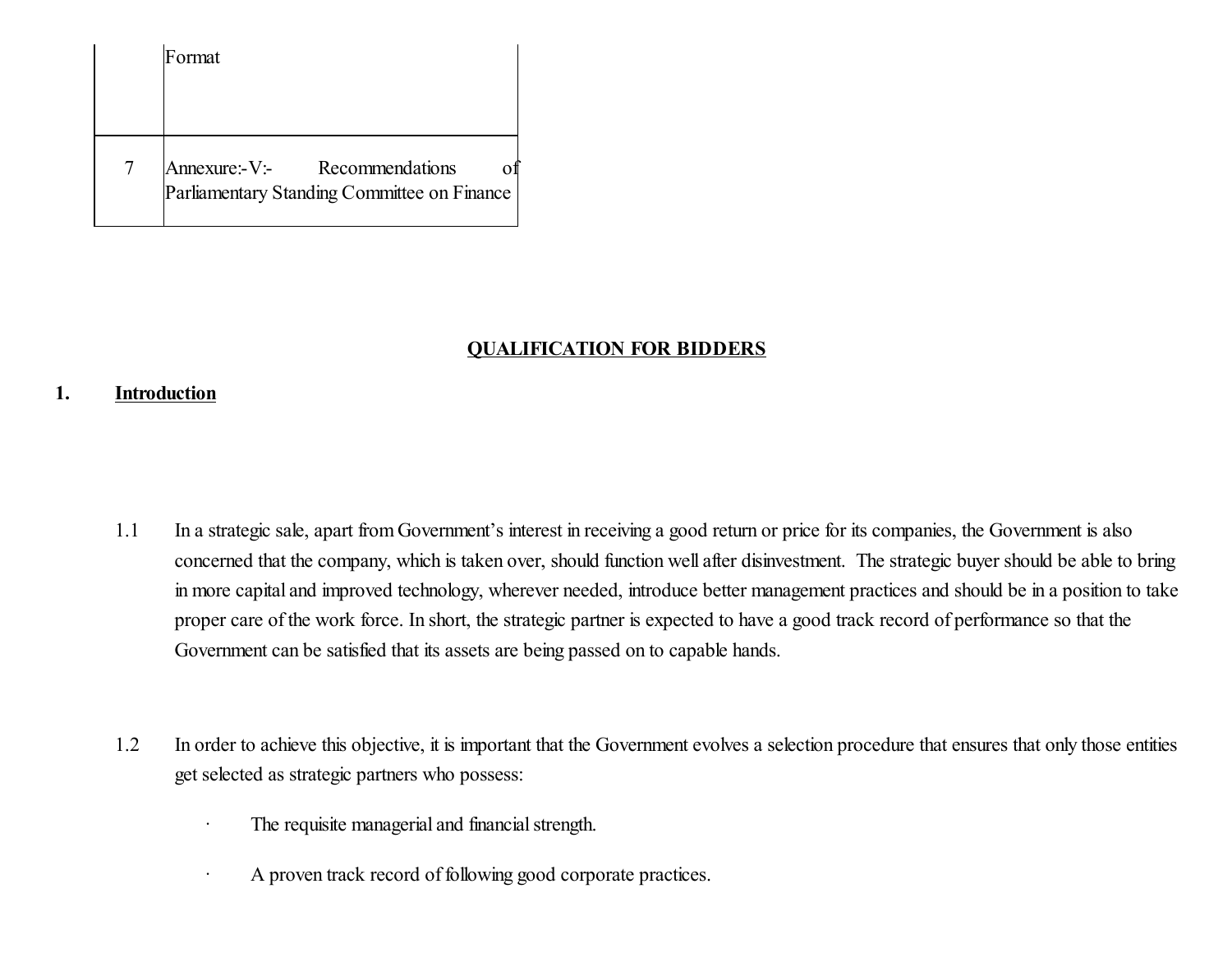· A good reputation as regards integrity.

- 1.3 To address these considerations and to ensure greater transparency of the process, the Ministry has taken the step to publish these "Guidelines on qualifications for Bidders" to enable the bidders to understand the requirements expected of them.
- 1.4 While any company, domestic or foreign, in private or public sector, can take part in a strategic sale process, depending on the unique features of a case, and taking into consideration all relevant factors including monopoly issues, Government can always impose reasonable restrictions, in specific cases, in public interest.
- 1.5 The bidders are selected through a competitive bidding process but, for Government companies to pass into private hands, there are some critical areas which government has to ensure that the bidder is capable of complying with. These critical areas are:-
	- · Financial capabilities of the bidder
	- Technical and Legal capacity of the bidder
	- · FDI restrictions
	- · Integrity of the bidder
	- · Security considerations
- 1.6 The qualification/eligibility criteria for the bidders arise at two stages of the bidding process:
	- · At the time ofsubmission of Expression of Interest (EoI).
	- · At the time ofsubmission of the financial bid which comes much later and at the end of the process.

### 2. Financial Capacity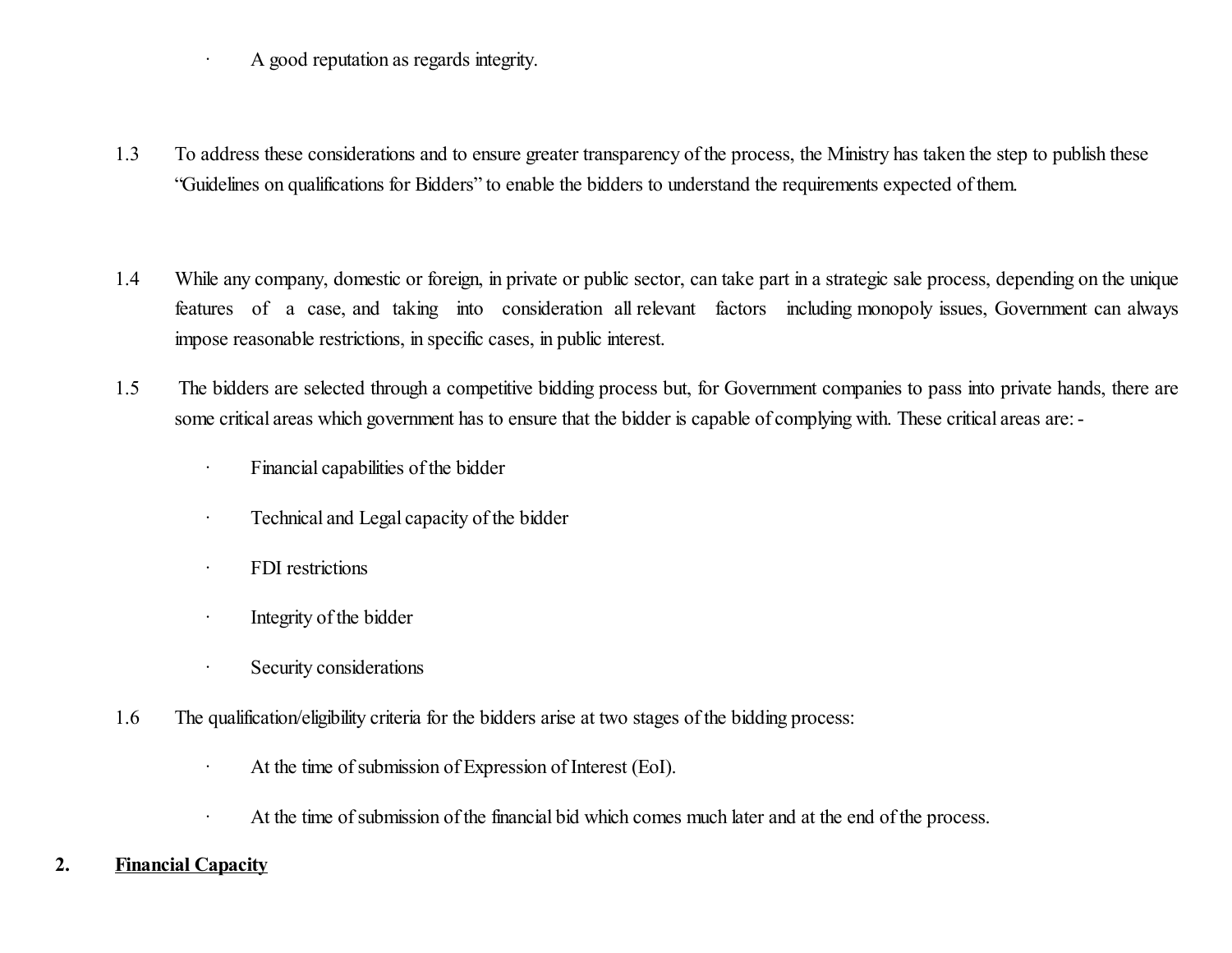- 2.1 Since the bidder has to buy a block of shares typically involving a substantial financial outlay, it has to be ensured that, companies which are financially sound and capable vis-à-vis the size and business of the CPSUs being disinvested, are only allowed to bid. The 'open offer' requirement of SEBI and 'Put/Call' option add further to the financial strength/capacity required. Therefore, while issuing an advertisement in the newspaper and website for inviting bidders to take part in the disinvestment process through submission of EOI (financial bids come much later at the end of the process) the qualifying minimum networth criteria and/or minimum turnover required of the bidding company is specified. This gives a fair idea of the size and financial strength of the bidding company. Besides, relevant financial and performance details are also sought for. For example, while seeking EOI from bidders in MECON Ltd., the minimum annual turnover stipulation was Rs. 150 crore and networth Rs. 50 crore, whereas in VSNL minimum networth was specified as Rs. 2500 crore as VSNL was a much bigger company. In case of consortium bids, Government may insist on each consortium member satisfying individually a minimum networth/turnover criteria to be included as a member of the consortium. In the case of VSNL, each consortium member had to satisfy the minimum networth criteria of 10% i.e. Rs. 250 crore. In some cases, in addition to this or in lieu thereof, Government may require majority networth contribution from the lead bidder. For example, in the case of Shipping Corporation of India, the networth criteria is Rs. 800 crore but it has been specified that the lead member of the consortium must have a networth of at least Rs. 408 crore (i.e. 51%). At this stage, those of the bidders who satisfy these criteria, get shortlisted and get on to the next stage.
- 2.2 At the stage of submission of the financial bids, the prospective bidders are required to furnish a bank guarantee which is retained only in the case of the highest bidder. This is meant to bind him to fulfil his commitments till the successful closing of the transaction.
- 2.3 Before accepting the financial bid of any party, a certificate is required either from the banker or from an independent Chartered Accountant that the bidder has got enough funds to complete the transaction. In addition to that the bidder gives an undertaking that he has not been prohibited by any agreements with others from acquiring the equity stake from government.
- 2.4 These prerequisites are also a deterrent to bidders who may be having unhealthy balance sheets. The bank guarantee is a further proof of their financial standing and reputation in the financial world.

### 3. Technical and Legal capacity

3.1 Every company must provide along with the EOI a representation, duly executed by its authorised official/ representative that it has the requisite corporate authorization to submit the EOI and that all information provided in the EOI is complete and accurate in all material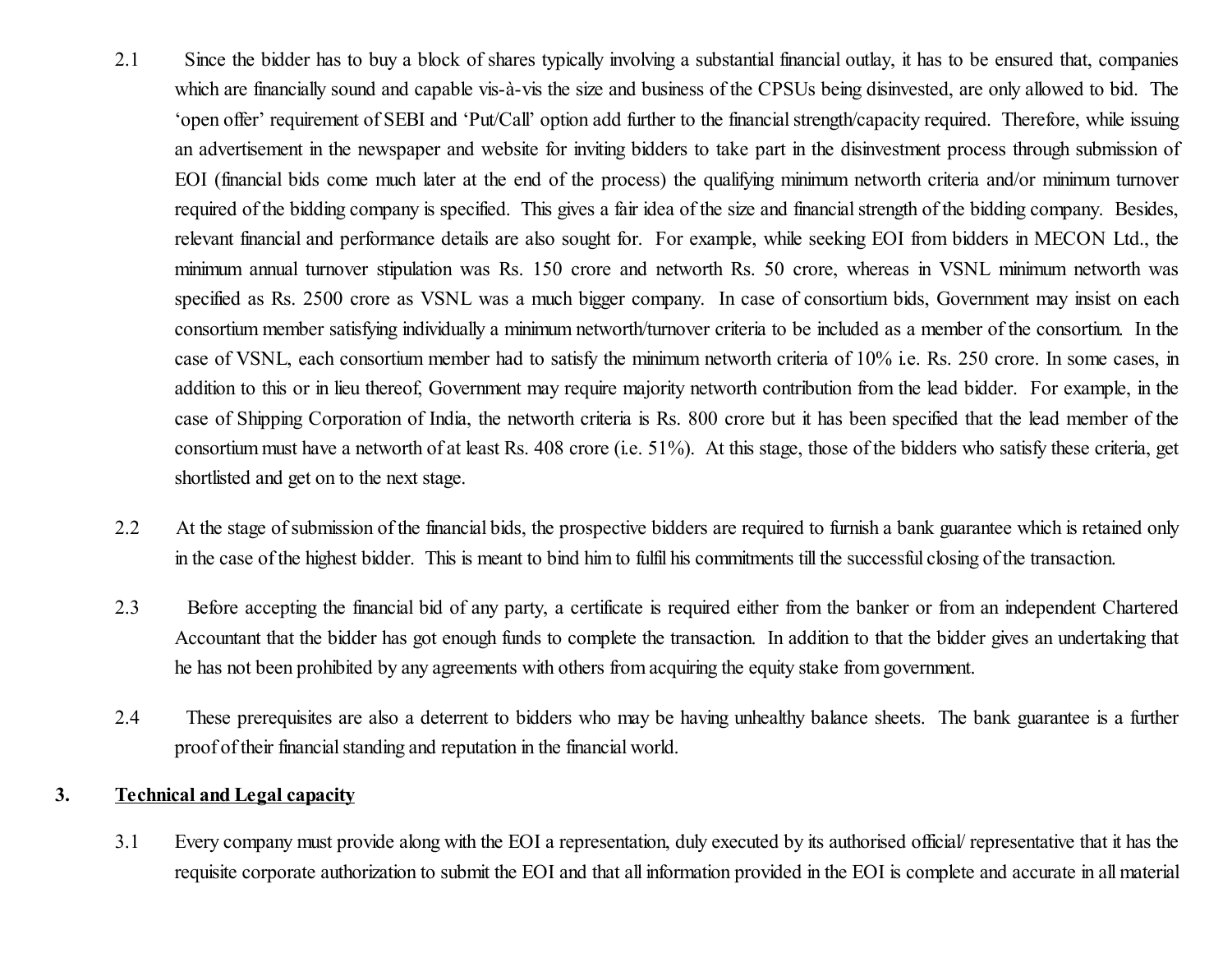respects to the best of their knowledge. If, at a subsequent date, it is discovered that the company or any consortium member did not either possess the requisite authorization or that any part of the information provided in the EOI was not complete or accurate in any material respect, the Government reserves the right to disqualify such company or consortium or member of the consortium from the process.

- 3.2 To access the technical capabilities of the prospective bidder, the Government may ask them to provide a business plan so that the Government is assured of continued services to the satisfaction of the user. In case of Air India, the business plan was sought in advance. In certain cases, Government may even require the bidders to satisfy a criteria of minimum experience in a particular business/sector, say manufacturing.
- 3.3 The bidder is required to submit enough information in the EOI for Government to assess the bidding entity's managerial, financial and technical capability. Typically, the EOI would contain the following details:
	- (i) Executive Summary: This provides a brief description of the bidding company and (where appropriate) of each member in the consortium, containing details like ownership structure, write up on business history and growth, business areas / activities, respective revenue details, etc. It includes a brief commentary on the capability of the company / consortium, as demonstrated, inter alia, in its past track record, to run its own business.
	- (ii) The Applicant: The full name, address, telephone and facsimile numbers, e-mail address of the company or of each member of the consortium and the names and the titles of the persons who are the principal points of contact.
	- (iii) Basic Information: This contains the details of the place of incorporation, registered office, current directors, key management personnel and principal shareholders of the company/companies in the consortium. It also contains a copy of its current Memorandum and Articles of Association and copies of audited accounts for the last three years of the company / companies in the consortium. (The latter details help in evaluating financial capabilities as well).
	- (iv)Management Organization: An overview of the applicant's senior management and organization structure and in the case of a consortium, that of each member; summaries of the roles and responsibilities of the directors, key management personnel of the applicant and, in case of a consortium, those of each member.
	- (v) International Operations / Joint Ventures / Alliances: Brief write up of the company's or, in the case of a consortium, of the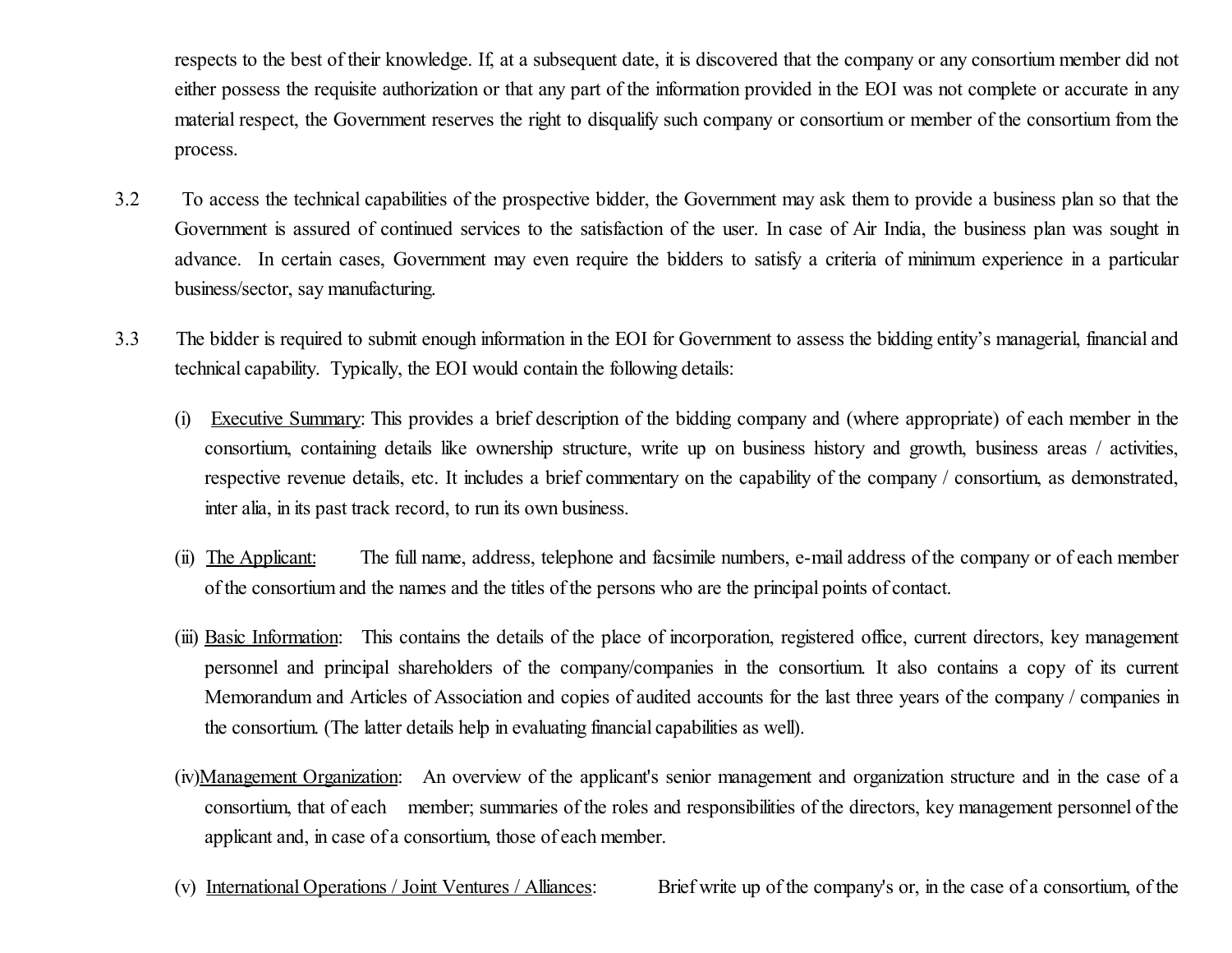members, of their international operations, joint ventures / alliances (whether international or domestic), nature and size of such operations, equity ownership, if applicable, copies of the audited accounts for the last one year ofsuch companies.

- (vi) Professional Advisors: The names and addresses of those companies and the professional firms, if any, who are (or will be) advising the applicant/consortium, together with the names of the principal individual advisors at those companies and firms.
- (vii)Outstanding Litigation: Each company, and each member of a consortium must provide with the EOI a statement of pending litigation.

### 4. Foreign Direct Investment (FDI) Restrictions

4.1 In case of foreign bidders, the prospective buyer has to comply with the

sectoral Foreign Direct Investment (FDI) caps determined by Government of India and revised from time to time. In some cases of disinvestment, the FDI restrictions on the bidder are more onerous than the sectoral restrictions. These could be typically those PSUs, which are into businesses, which are sensitive to national security. For example, in the case of Air India, Government decision is to sell 40% stake but a restriction of maximum 26% foreign holding was incorporated. In the case of Shipping Corporation of India, foreign holding has been restricted to 25% though there is no FDI restriction for the shipping sector.

## 5. Integrity of the bidder

5.1 The Ministry of Disinvestment has laid down specific guidelines vide letter no.6/4/2001/DD-II dated 13<sup>th</sup> July 2001 (Annexure – I) for qualification in terms of integrity of bidders seeking to acquire stakes in Public Sector Enterprises through the process of disinvestment. The prospective bidders have to give an undertaking at the stage of submission of Expression of Interest (EOI) that they are eligible as per the criteria fixed by the said guidelines and the bidders also have to make disclosures regarding pending proceedings/investigations as per para (g) of these guidelines.

#### 6. Security Considerations

6.1 As PSUs, the companies were wholly or substantially owned by the Government and were operated and managed by the Board of the company under the administrative control of the Ministry concerned. In this arrangement, security consideration, if any, were taken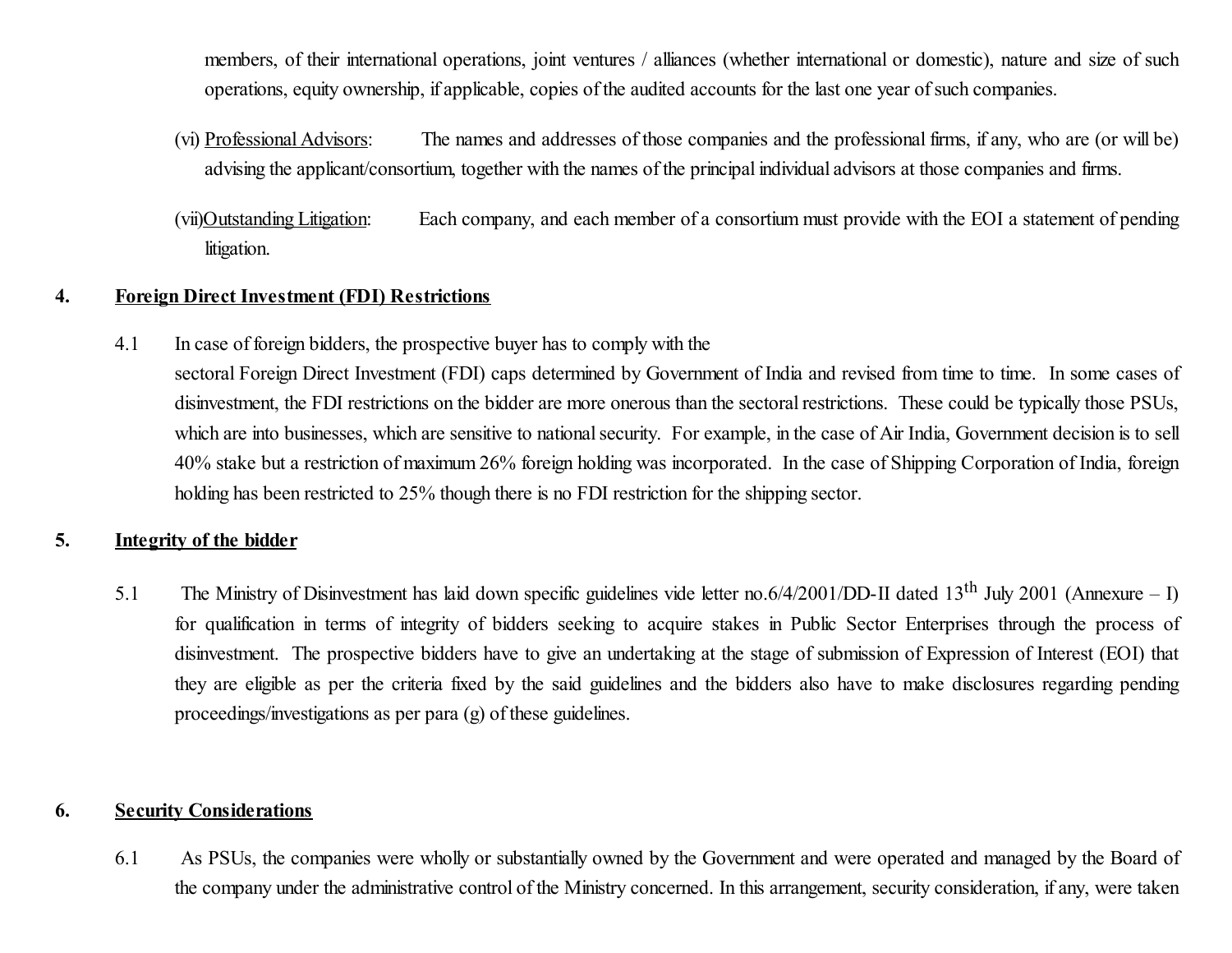care of. At the time of transfer of these companies to private players, the Government has to ensure that the security of the country is not jeopardized through use / abuse of these companies.

- 6.2 Government has excluded the "strategic areas" from disinvestment, (strategic areas being defence related, atomic energy with few exceptions and railway transport). However, sectors like Airlines, Telecommunication etc. could also be called upon to provide strategic services in times of war or otherwise. In such cases, Government may require a separate security clearance for each bidder. In addition, to protect the security of the country, provisions are made in the transaction documents to deter the purchaser from misuse of the company. In addition, there are covenants in the Agreements, which oblige the new management to provide emergency services to the Government in times of need. In such cases the strategic partner may be asked to disclose his source of funds and give an undertaking that he would ensure that no prohibited person ('prohibited person' being a person who constitutes a threat to the security requirements of the nation) gets control of the company. If needed, restrictions in foreign shareholding can also be imposed. For example, as referred to earlier, in the disinvestment of Shipping Corporation of India, bidders are allowed to form Joint Venture Companies along with a foreign partner but with a cap of 25% of foreign partners' holding.
- 6.3 Further, the companies which have been charge-sheeted or convicted on matters relating to "national security or integrity" under the provision of the Indian Penal Code or Official Secrets Act or other relevant legislation, are disqualified from the bidding process. (See para (b) Annexure I)

## 7. Confidentiality Undertaking

- 7.1 On being found suitable after submitting the EOI, the Qualified Interested Parties are required to enter into a Confidentiality Undertaking with the Government. Only then are they allowed to participate in the disinvestment process.
- 7.2 Typically, this undertaking requires that the potential bidders do not misuse this wealth of information. It is not uncommon for competitors to send a bogus team to discover the trade secrets of the other parties. The undertaking is made by the bidder in favour of President of India (acting through Joint Secretary of the administrative ministry), the company and advisors to treat all the confidential information in confidence and not to disclose to any person, the fact that he has been provided the 'Confidential Information' or has inspected any confidential documents or the discussion/negotiation regarding the transaction.
- 7.3 'Confidential Information' means all information, concerning the business, operations, prospects, finances, or other affairs of the company. It includes, but is not limited to, documents delivered in connection with a due diligence investigation, information concerning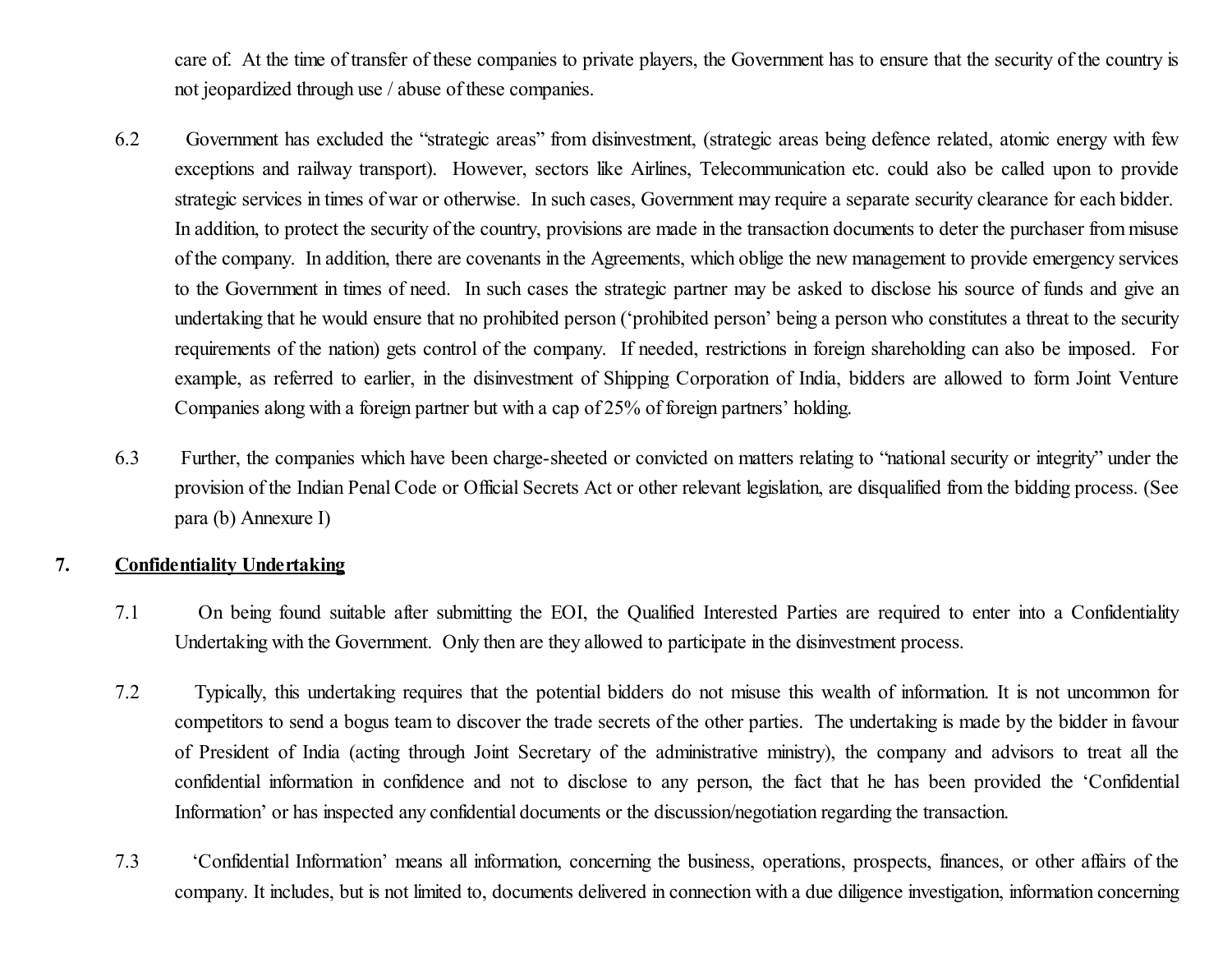business activities, products, specifications, data, know-how, compositions, designs, sketches, photographs, graphs, drawings, research and development, marketing or distribution methods and processes, customer lists, customer requirements, price lists, market studies, computer software and programs, database technologies, systems structures and architectures, historical financial projects and budgets, historical and projected sales, capital spending budgets and plans, current or prospective financing sources, the names and background of personnel, personnel training techniques and materials.

- 7.4 Confidentiality undertaking also provides that the bidder shall not deal with any officer, Director or employee of the Govt. or Company, regarding the business, operations, and prospects or financing of the company without advisor's express written consent.
- 7.5 The confidentiality undertaking contains an indemnity clause, whereby the bidder agrees to indemnify the advisor, the Govt. and the company against any damages, loss, cost or liability arising out of any unauthorized use or disclosure by the bidder.
- 7.6 The undertaking stipulates that the Strategic Partner will use the Confidential Information only to assist the Strategic Partner in the evaluation of the Transaction and determine whether or not to proceed with the Transaction and the Strategic Partner will not use the Confidential Information for any purpose other than the Transaction or in any other manner whatsoever and shall particularly ensure that the interests of the Company/Advisors/Government are not adversely affected in any manner whatsoever.
- 7.7 The undertaking stipulates that in case the Bidder or any Consortium Member decides not to proceed with the Transaction or if the Advisors or the Government notifies the Bidder or any Consortium Member that the Government does not wish the Bidder or any such Consortium Member to consider the Transaction any further, the terms of the Undertaking survive the date of receipt of notification of such decision by the relevant party.
- 7.8 The Bidder agrees through the undertaking that after termination of access of the bidder by the Government, all documents or other materials furnished by such Company/Advisors/Government to the Strategic Partner, including those constituting Confidential Information, together with all copies and summaries thereof in the possession or under the control of the Strategic Partner, will be destroyed.
- 7.9 The language of the Undertakings may vary depending on the case, based on legal advice.

## 8. Qualification of Companies/Consortia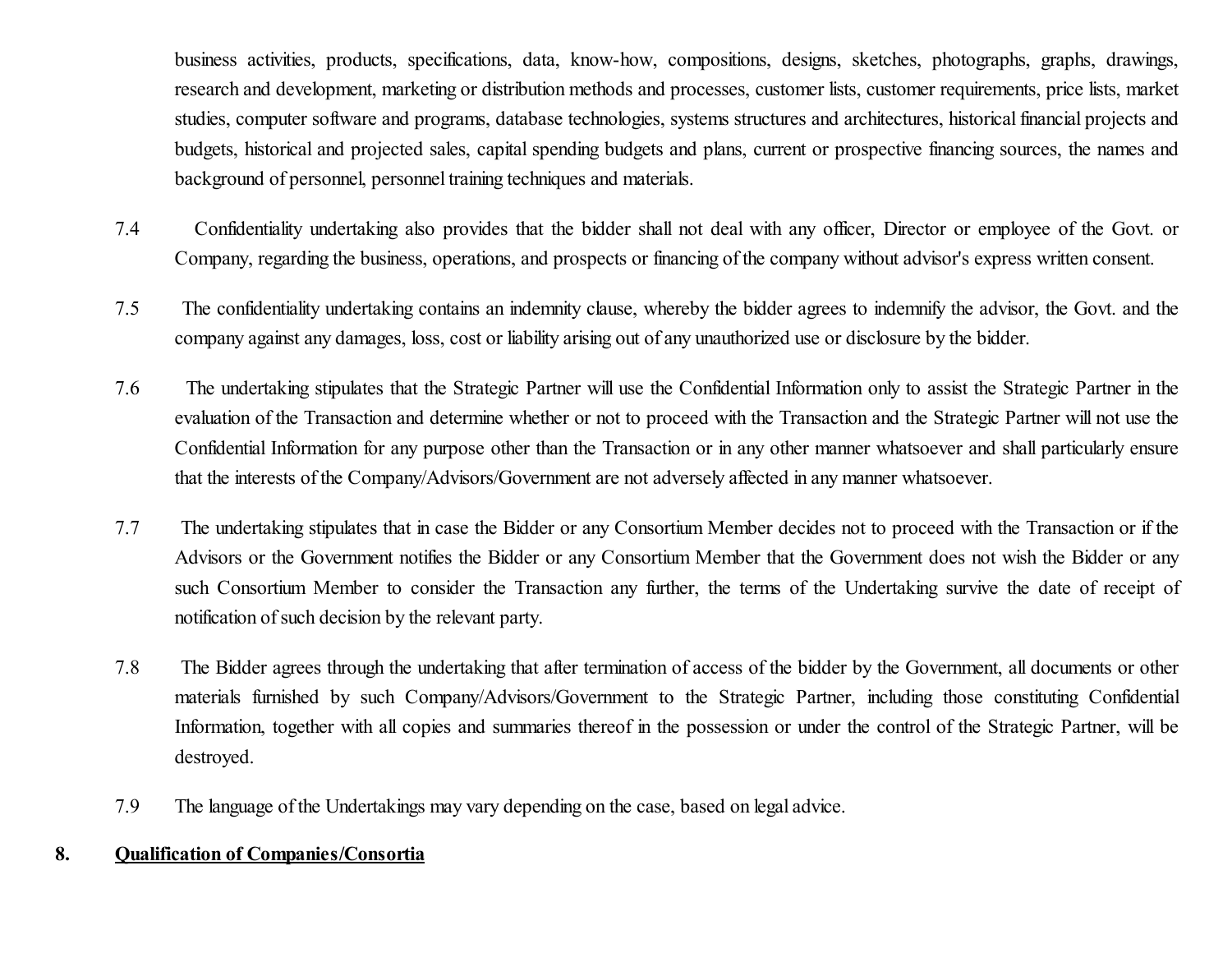- 8.1 The advertisement for the transaction indicates the broad qualifications of the prospective bidders. Based on the information submitted in EOIs, the Ministry and the advisors carry out an evaluation of the qualifications of the companies/consortia and subsequently notify in writing those companies / consortia which qualify to participate in the next stage of the process.
- 8.2 However, where a Consortium has submitted the EOI, it is generally expected that there shall not be any changes in the Members of the Consortium consequent to the submission of EOI.
- 8.3 If a Consortium bidder desire a change in the Consortium by inclusion/exclusion of members or if a non-Consortium bidder desires to form a Consortium by inducting new Member(s), it shall have to seek an approval from GoI for such change. Such requests would be entertained only before the financial bids are received by Government.
- 8.4 Where the Bidder is a Consortium, the stake in the ordinary share capital of the company can be acquired and held either through an investment vehicle ("Special Purpose Vehicle") or through direct holding in the company by each Member or through any Group Company (ies).

## 9. Additional Information

9.1 Government reserves the right to seek any additional indemnities, warranties, representations or performance obligations from the bidders or any of their group companies to Government's sole satisfaction.

## 10. Reasons for Disqualification

10.1 Notwithstanding anything to the contrary contained in the Request for Proposal document and without prejudice to any of the rights or remedies of Government, Government shall be entitled in its sole discretion to determine that a Bidder is to be disqualified at any stage of the process and its participation in the Strategic Sale process and/or its Technical Proposal and/or Financial Bid dropped from further consideration for any of the reasons including without limitation those listed below:

(i) if a misrepresentation/false statement is made by the bidder/Member, at any stage in the Strategic Sale process, whether in the Technical Proposal, the Financial Bid, supporting documentation or otherwise and whether written or oral;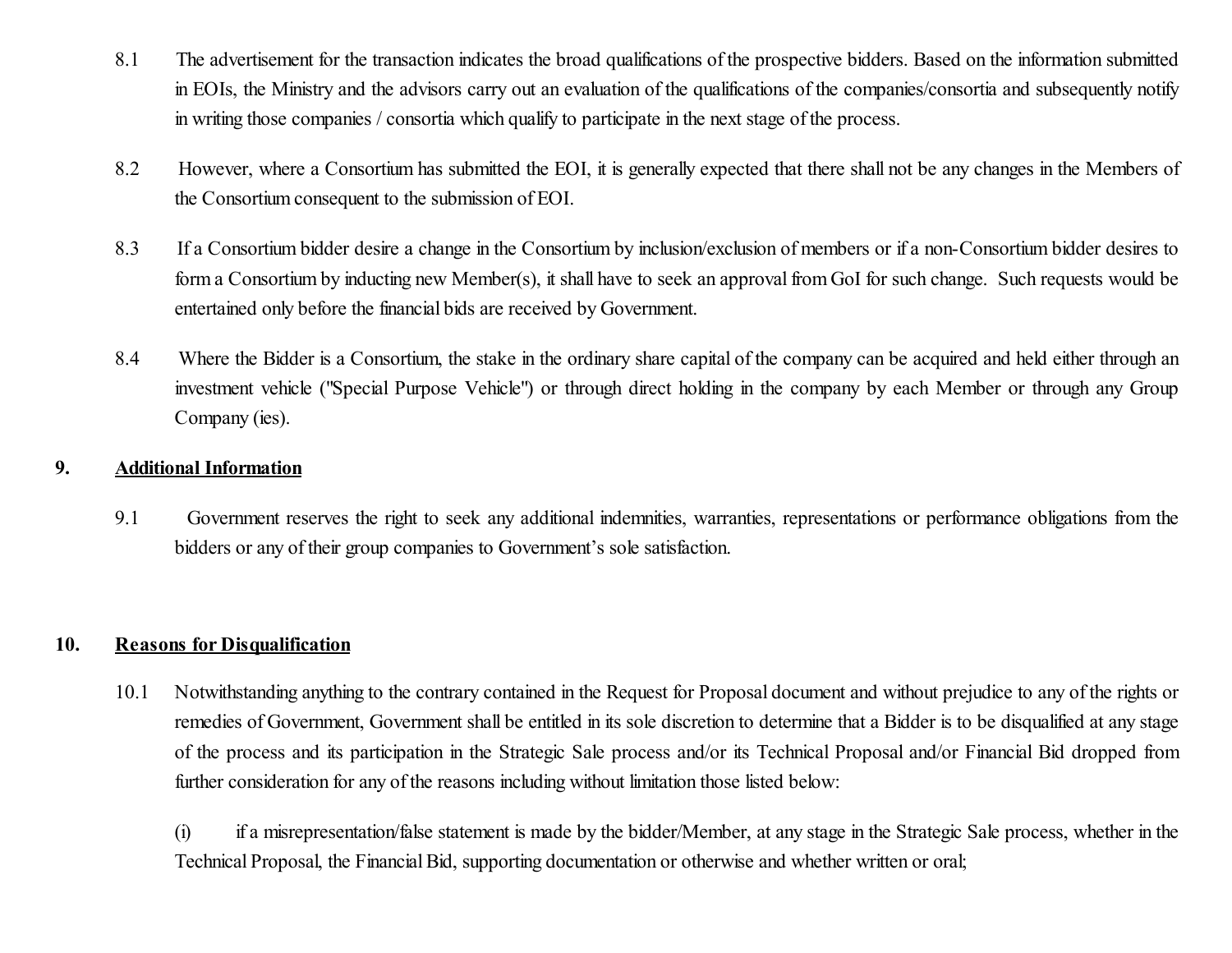(ii) if the Technical Proposalsubmitted by the bidder is in any respect inconsistent with, or demonstrate any failure to comply with, the provisions of the Request for Proposal ;

(ii) if the Financial Bids submitted by the bidder is inconsistent with the requirements of the Request for Proposal in any respect, including not being accompanied by an Ernest Money Guarantee of the specified amount or the Financial Bid being conditional in any respect;

- (iv) failure to comply with any other material requirement of this Request for Proposal;
- (v) Government is not satisfied with sources of funds/ownership structure of the bidder.
- (vi) failure to comply with the reasonable requests of Government in relation ot the Strategic Sale process.
- (vii) Breach of Confidentiality Undertaking executed by the bidder.
- (viii) if it is discovered at any time that a bidder is subject matter of winding up/insolvency or other proceedings of a similar nature;

(ix) any information regarding the bidder which becomes known to Government/Company/Advisor and which is detrimental to Strategic Sale process and/or the interests of the Company.

(x) initiation or existence of any legal proceedings, by or against the bidder in respect of Company, which proceeding may be prejudiced by the participation of the bidder in the selection process or the transaction, e.g. inspection by a bidder of case files of the Company of matters filed against that bidder; and

(xi) the bidder or if the bidder is a Consortium then any member of such Consortium not being qualified to participate in the process pursuant to the Government of India office memorandum No. 6/4/2001-DDII dated July 13, 2001 as amended from time to time.

10.2 If information becomes known after the bidder has been qualified, at any stage, to proceed with the Strategic Sale process, which would have entitled Government to reject or disqualify the relevant bidder/Consortium, Government reserves the right to reject or disqualify the relevant bidder/Consortium at the time, or at any time, such information becomes known to Government. Where such party is a Consortium, Government may disqualify the entire consortium, even if it applied to only one member of the Consortium.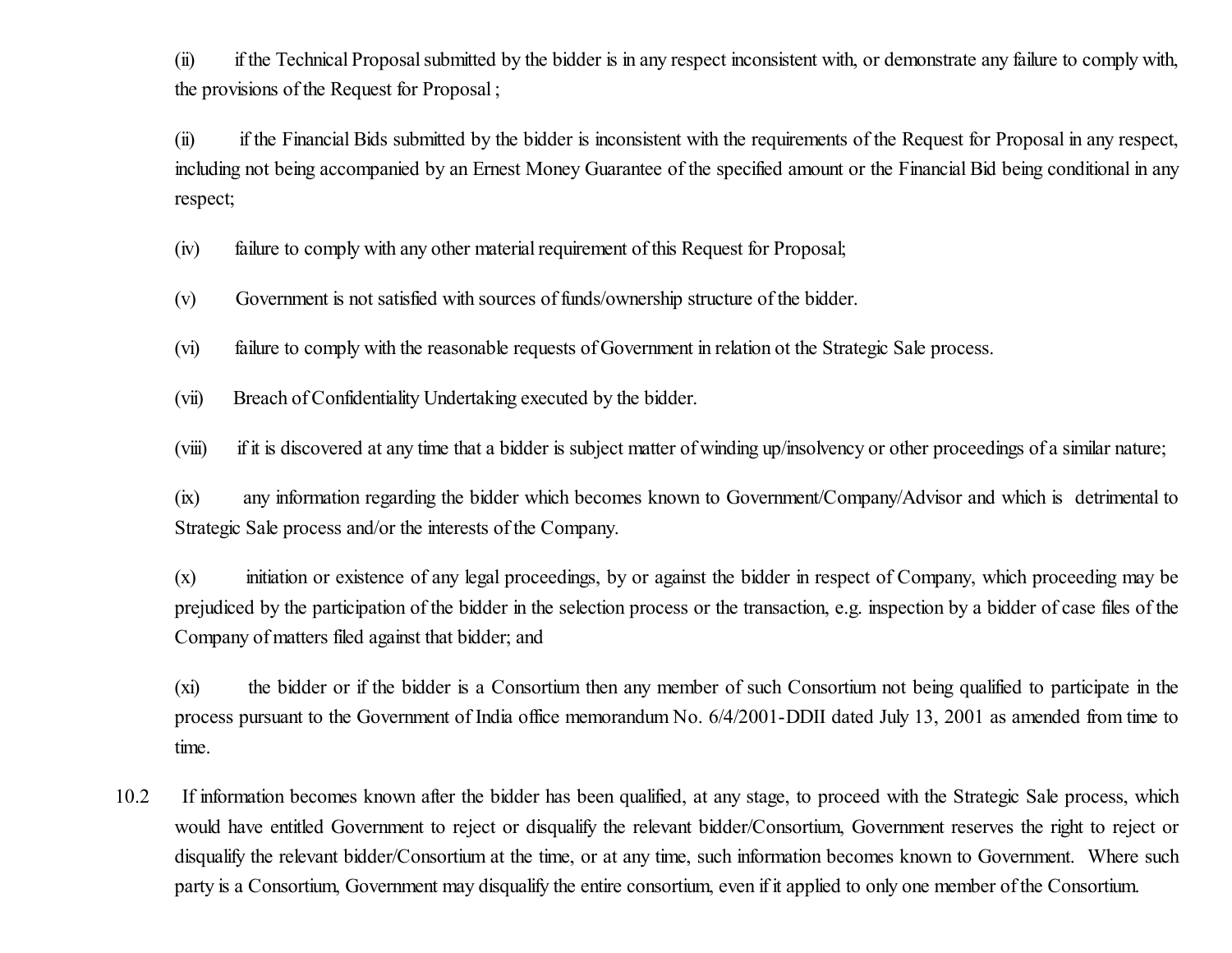10.3. Government determination that one or more of the events specified under paragraph 10 has occurred shall be final and conclusive.

#### 11. Formats for submitting EOIs by interested parties

11.1 The formats for submitting Expression of Interest, statement of Legal Capacity and Request For Qualification (RFQ) are enclosed as Annexure II, III and IV.

#### Frequently Asked Questions

Question: Does default in payment by the bidder to a financial institution automatically disqualify the bidder?

Answer: It is clarified that Ministry of Disinvestment is guided by its guidelines dated 13.7.2001 as mentioned earlier. It would be seen from these guidelines that if the bidding party or its consortium members are defaulting in payment of dues to financial institutions, they are not automatically disqualified. This is mainly because if the bidding parties have more than one business, there may be cases where some of the businesses may be incurring losses due to which it may not be possible for the bidding party to honour the commitment with regard to payment of interest/repayment of principal in that particular unit. So, any default on account of poor performance of a unit cannot ipso facto mean that the party who is controlling the business is incapable of running any other business.

What would be relevant here is whether there has been a willful default on the part of the bidding party, which could happen due to diversion of funds from one unit to another. However, it may be difficult in such cases for Ministry of Disinvestment to determine whether default by a particular party is a willful one. Since the institutions, which have lent may claim the bidder as a willful defaulter, while the bidder may say that he is not a willful defaulter and that his default is due to reasons beyond his control. This is really the task of a regulator i.e. RBI/SEBI to adjudicate on such matters who can decide whether the default was willful or whether the practice adopted by the bidder is unhealthy, unethical or unscrupulous. MODI guidelines do cover such adverse orders by regulators.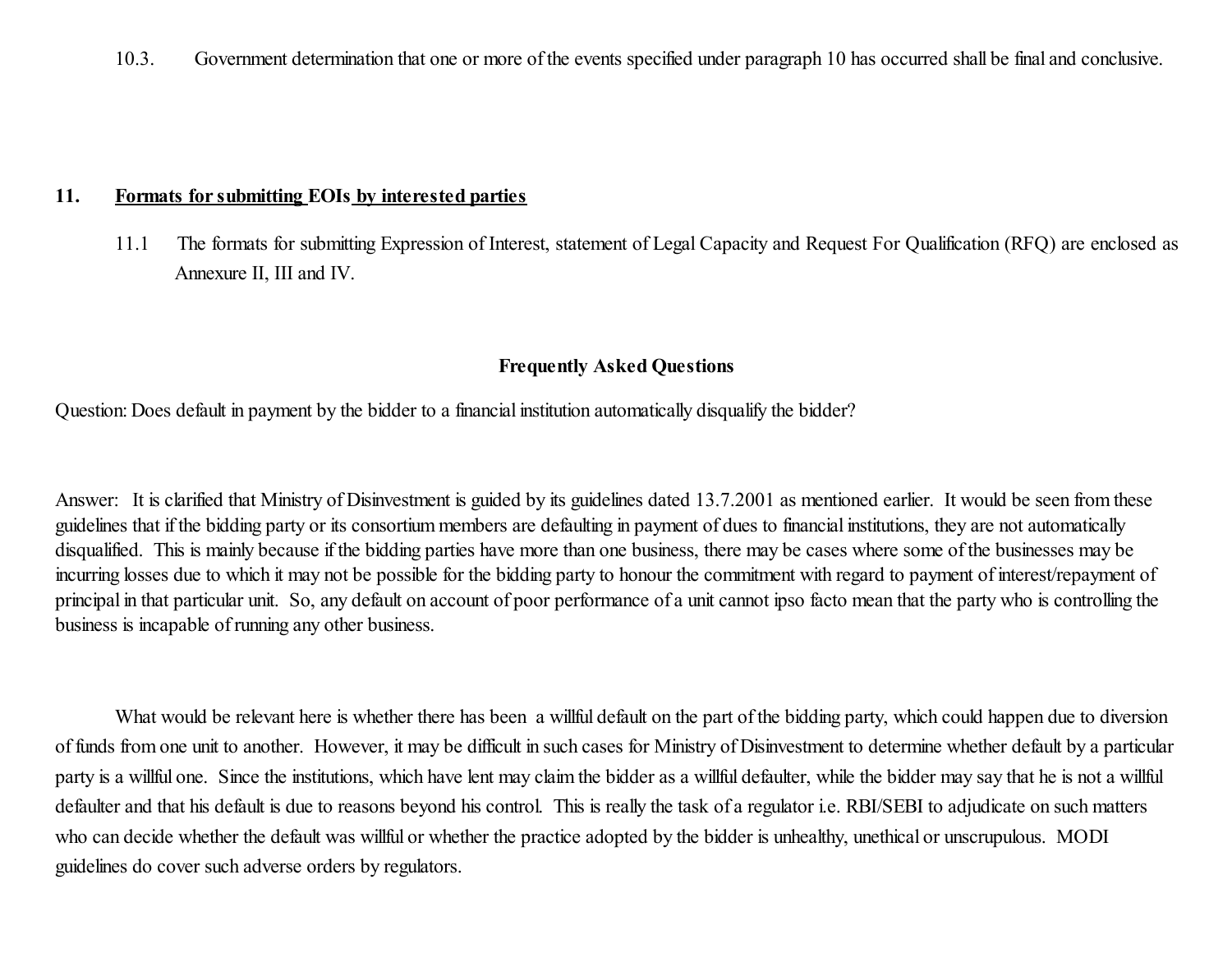Question: In case of a consortium bid, if a consortium member is disqualified, does the whole consortium get disqualified?

Answer: Even on default by a member of the consortium the Government reserves the right to disqualify all members of the consortium. The other option that would be considered is that the bidder removes the defaulting member from the consortium.

Question: In case there are no cases pending at the stage of EOI against any bidder but this comes up later on, what is the bidder *supposed to do?*

Answer: The bidder is supposed to disclose allrelevant material envisaged in the Guidelines dated 13/7/2002 to the Government whenever it occurs or it comes to his notice and Government reserves the right to disqualify the bidder on receipt of such information at any stage of the process.

*Question: Does a charge-sheet by an agency such as the CBI automatically disqualify a bidder?*

Answer: No. The charge-sheet by an agency like CBI would result in disqualification if the matter relates to the security and integrity of the country. In other cases, there has to be a conviction by a court of law.

*Question: Will any indictment/adverse order by a regulatory authority disqualify a bidder?*

Answer: An indictment /adverse order by a regulatory authority will disqualify either:-

(a) If such order casts a doubt on the ability of the bidder to manage the public sector unit when it is disinvested or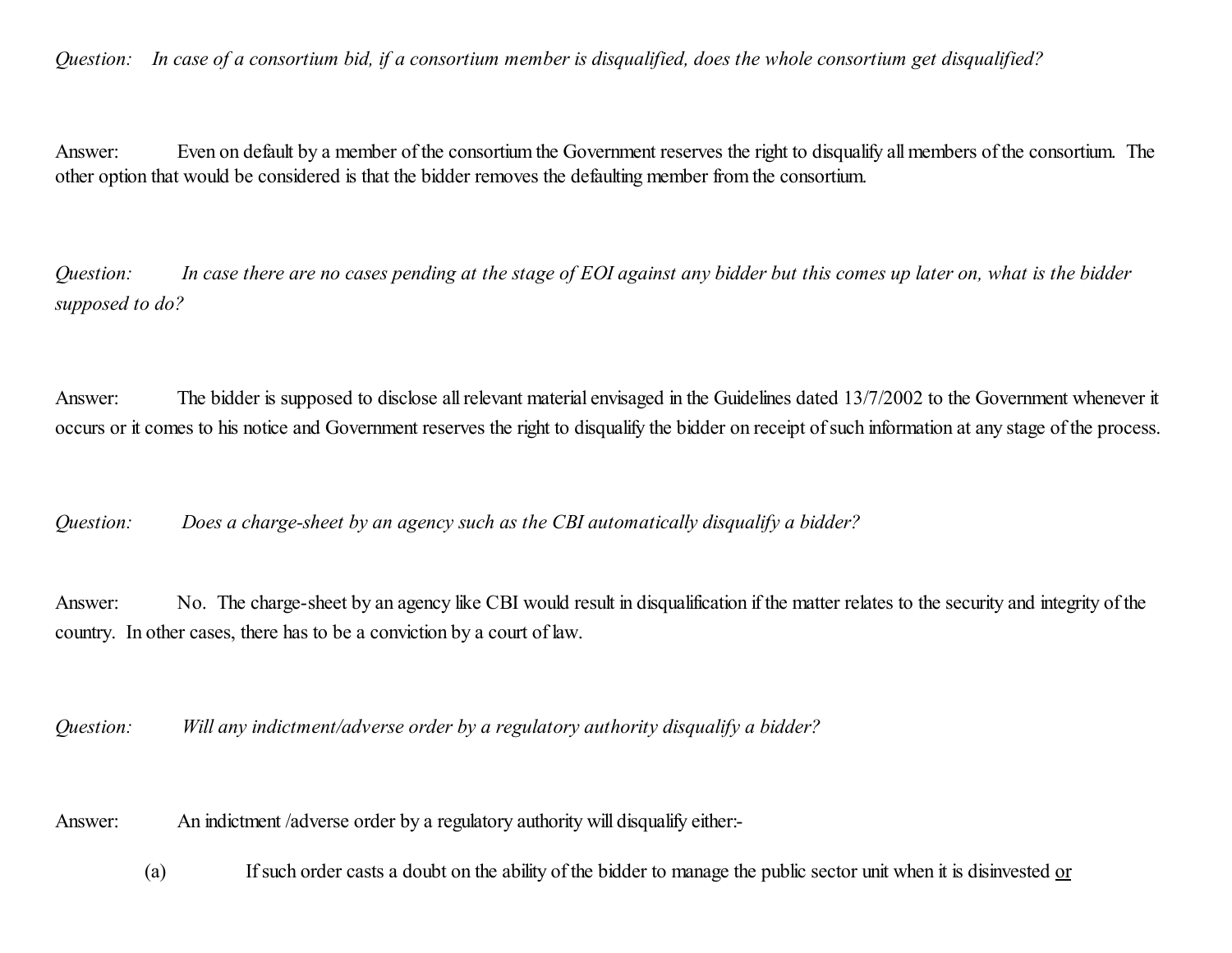(b) Ifsuch an order relates to a grave offence where grave offence is defined to be an offence ofsuch a nature that outrage the moralsense of the community e.g. fraud. It is clarified that the decision in regard to the nature of the offence would be taken on a case to case basis after considering the facts of the case and relevant legal principles by the Government.

Question: In case an order disqualifying a bidder is passed by Government, does the bidder remain disqualified for all times to come?

Answer: Not necessarily. Government may decide on the period for which such disqualification shall continue.

Question: Why is there a minimum net worth requirement- is it linked to reserves/size of the disinvesting company? Has not been seen to be *linked in the past?*

Answer: The minimum net worth criteria is to ensure that the bidder has enough financial muscle to run the PSU effectively post-disinvestment and to also be in a position to raise enough resources in the future to enhance capacity, other capex requirements etc. Though there is no direct proportionality between the minimum net worth criteria fixed and the net worth of the company being disinvested, Government does keep in mind the net worth/turnover/business potential/resource requirements of the company getting disinvested while fixing the net worth criteria.

Question: Government of India asks bidders to submit a Technical Proposal. Is this proposal on bidders' plans for the company etc. given *any weightage in the process? Seems not, as all that matters is the price finally.*

Answer: It is a fact that selection of the successful bidder is purely on the basis of the price bid. Normally, the bidder who bids the highest would be selected. However, as clarified in every advertisement soliciting EOIs, Government reserves the right always to make any changes in the procedure as laid down in the Request for Proposal. Moreover, the Government would like to be satisfied that the bidder has a well thought out plan on the future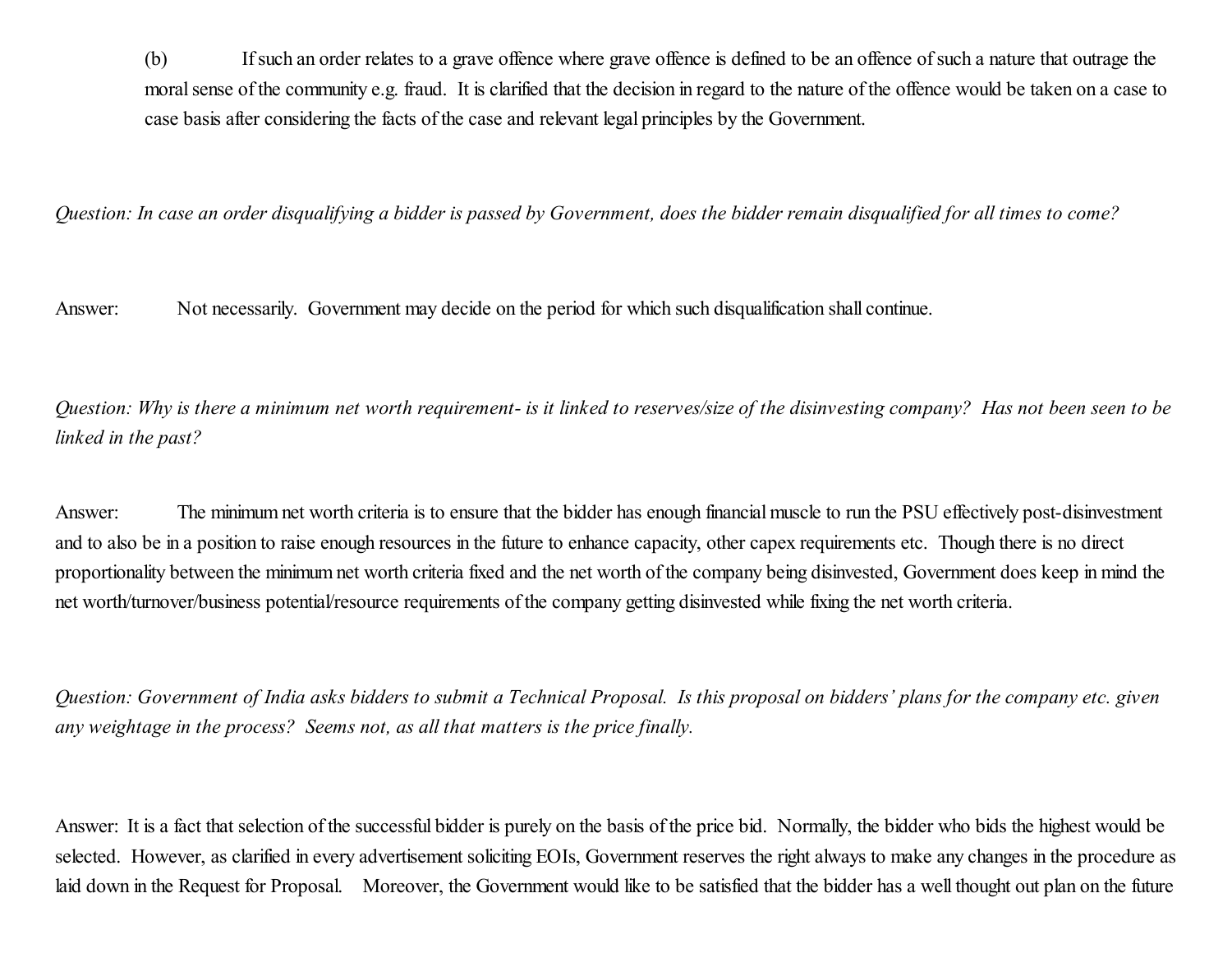of the company once he takes over. Though this plan is not legally binding on him after take over, it is expected that, since the bidders are very carefully chosen and would be companies of repute, they would honour the commitment made by them in their Technical Proposal.

#### Question: Why does every consortium change require GOI approval?

Answer: In every case of disinvestment, there are some prequalifying criteria stipulated as explained in the text. Therefore, Government has to be certain that the consortium which finally gets selected satisfy these eligibility criteria. Otherwise Bidder A, having satisfied the net worth criteria set by Government, may get shortlisted. Thereafter, he may form a consortium with Bidder B, where Bidder B may not be independently satisfying the net worth criteria. Bidder A+B will obviously satisfy the criteria. Later, Bidder A may exit from this consortium and Bidder B would be left in the fray, though originally it did not satisfy the eligibility criteria. Secondly, since there are specific guidelines on integrity of bidders, it is necessary that at each stage of addition of consortium members, Government satisfy itself that the new entity also satisfies the eligibility criteria.

#### *Question: Till what time in the process is a request for change in consortium entertained?*

Answer: Normally, a request for a change in consortium is entertained by Government before financial bids are received. No request is entertained once the financial bids have been received. In certain specific cases, however, Government may require a request for such change to be filed on a date earlier than the date financial bids are received.

Question: If a bidder wants to change the consortium, then is he permitted to add to the consortium an entity which has not filed an EOI or a change in the consortium can be made only by addition of bidders who have filed an EOI?

Answer: Government would entertain a request even for inclusion of a new entity as a member of the consortium by the bidder (who was not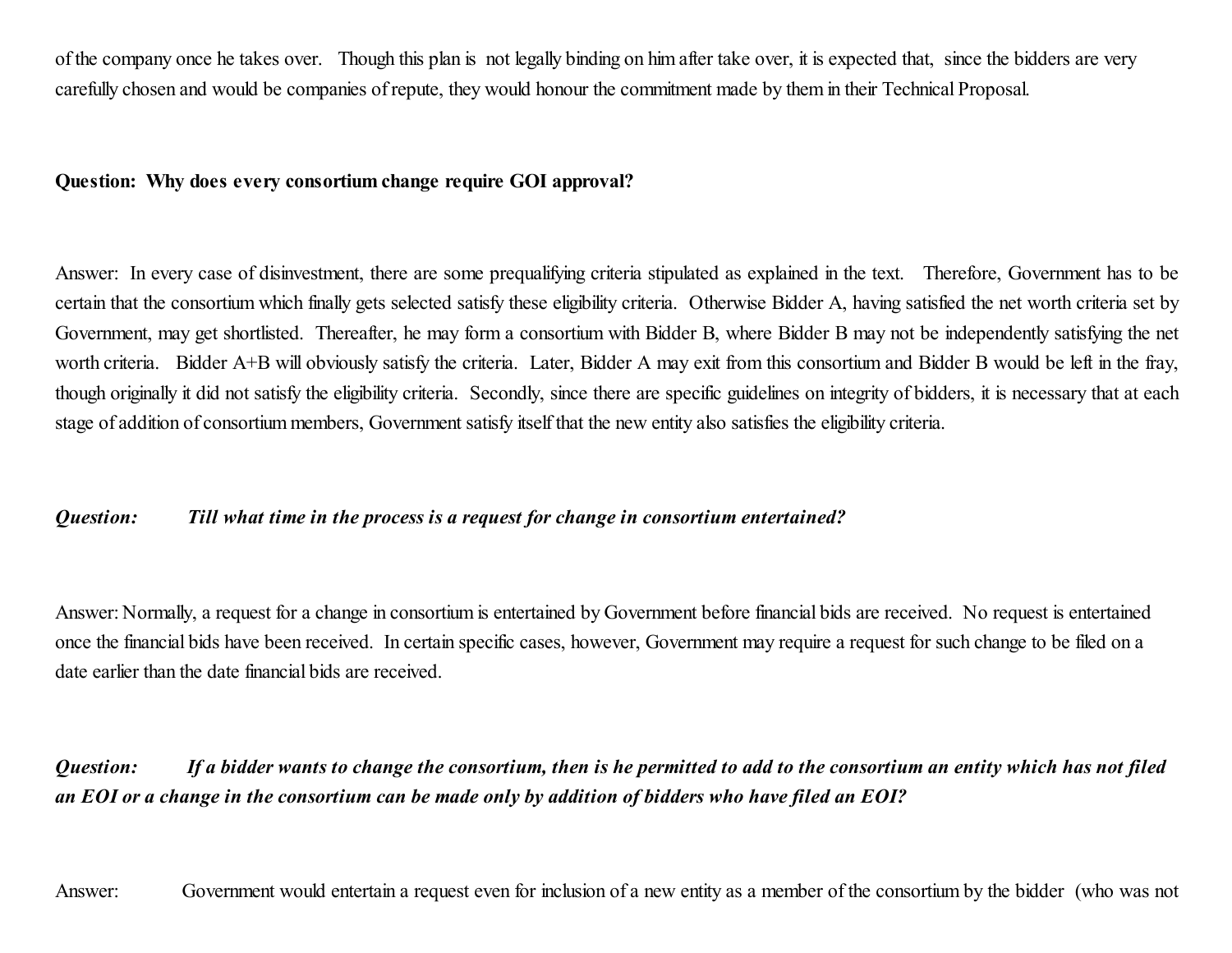one out of the entities who had filed EOIs) provided all the eligibility criteria and qualification/disqualification criteria are satisfied. Of course, the decision of whether or not to permit a change in the consortium would finally rest with the Government

ANNEXURE- I

No. 6/4/2001-DD-II

Government of India

Ministry of Disinvestment

Block 14, CGO Complex

New Delhi.

Dated  $13<sup>th</sup>$  July, 2001.

## OFFICE MEMORANDUM

Sub: Guidelines for qualification of Bidders seeking to acquire stakes in Public Sector Enterprises through the process of disinvestment

Government has examined the issue of framing comprehensive and transparent guidelines defining the criteria for bidders interested in PSEdisinvestment so that the parties selected through competitive bidding could inspire public confidence. Earlier, criteria like net worth, experience etc. used to be prescribed. Based on experience and in consultation with concerned departments, Government has decided to prescribe the following additional criteria for the qualification / disqualification of the parties seeking to acquire stakes in public sector enterprises through disinvestment: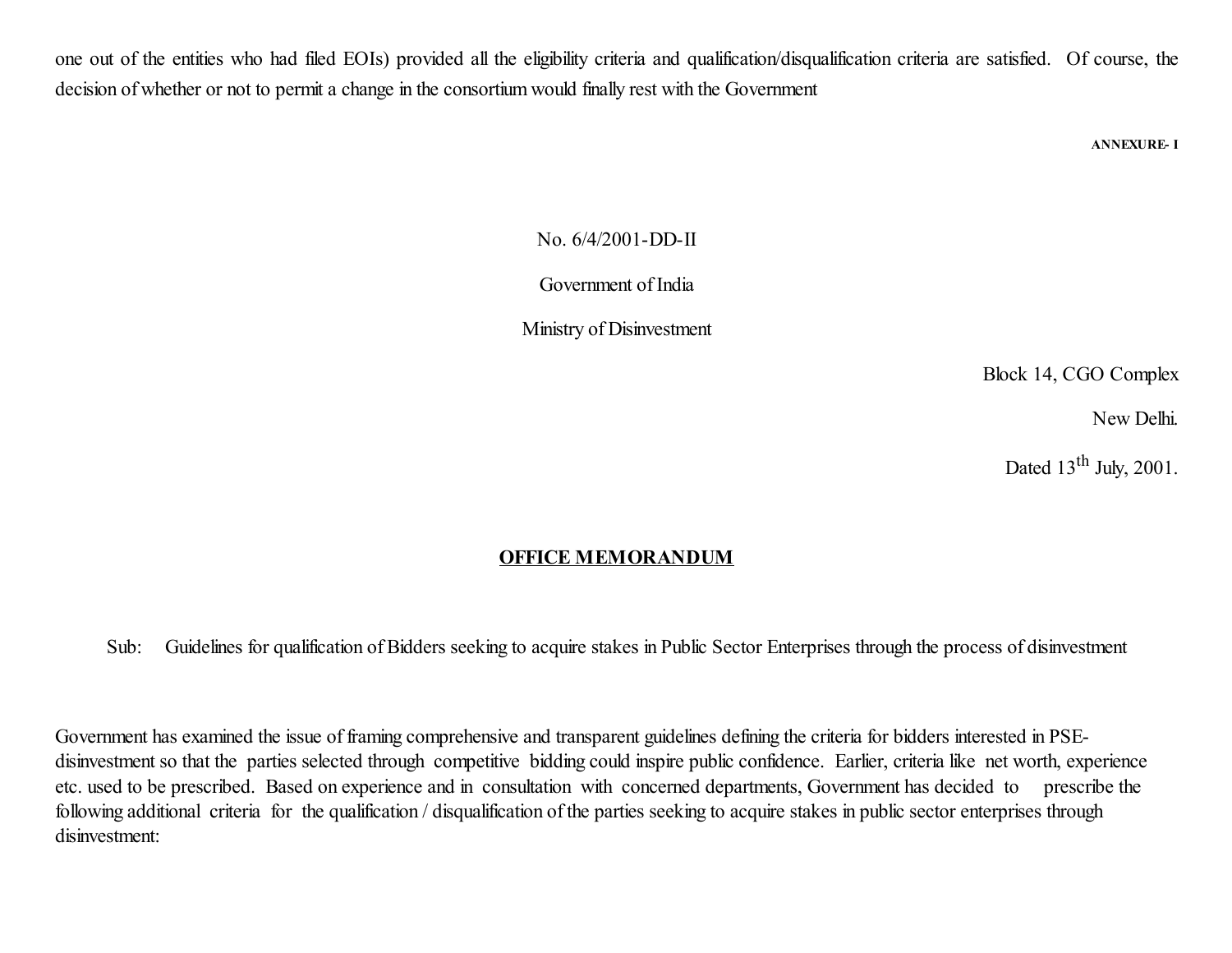- (a) In regard to matters other than the security and integrity of the country, any conviction by a Court of Law or indictment / adverse order by a regulatory authority that casts a doubt on the ability of the bidder to manage the public sector unit when it is disinvested, or which relates to a grave offence would constitute disqualification. Grave offence is defined to be ofsuch a nature that it outrages the moralsense of the community.The decision in regard to the nature of the offence would be taken on case to case basis after considering the facts of the case and relevant legal principles, by the Government.
- (b) In regard to matters relating to the security and integrity of the country, any charge-sheet by an agency of the Government / conviction by a Court of Law for an offence committed by the bidding party or by any sister concern of the bidding party would result in disqualification. The decision in regard to the relationship between the sister concerns would be taken, based on the relevant facts and after examining whether the two concerns are substantially controlled by the same person/persons.
- (c) In both (a) and (b), disqualification shall continue for a period that Government deems appropriate.
- (d) Any entity, which is disqualified from participating in the disinvestment process, would not be allowed to remain associated with it or get associated merely because it has preferred an appeal against the order based on which it has been disqualified. The mere pendency of appeal will have no effect on the disqualification.
- (e) The disqualification criteria would come into effect immediately and would apply to all bidders for various disinvestment transactions, which have not been completed as yet.
- (f) Before disqualifying a concern, a Show Cause Notice why it should not be disqualified would be issued to it and it would be given an opportunity to explain its position.
- (g) Henceforth, these criteria will be prescribed in the advertisements seeking Expression of Interest (EOI) from the interested parties.The interested parties would be required to provide the information on the above criteria, along with their Expressions of Interest (EOI). The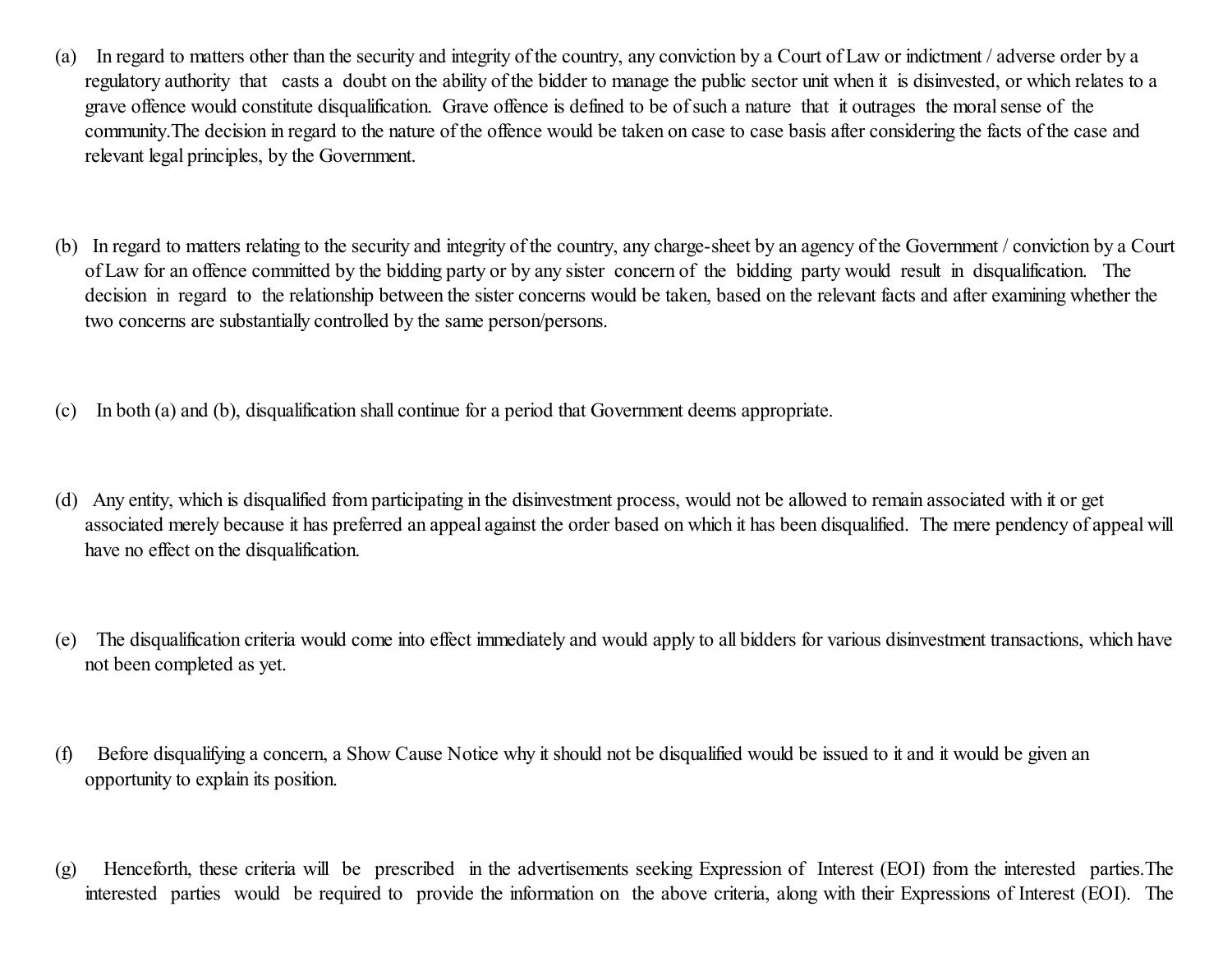bidders shall be required to provide with their EOI an undertaking to the effect that no investigation by a regulatory authority is pending against them. In case any investigation is pending against the concern or its sister concern or against its CEO or any of its Directors/Managers/employees, full details of such investigation i ncluding the name of the investigating agency, the charge/offence for which the investigation has been launched, name and designation of persons against whom the investigation has been launched and other relevant information should be disclosed, to the satisfaction of the Government. For other criteria also, a similar undertaking shall be obtained along with EOI.

 $-sd/-$ 

 $\blacksquare$ 

(A.K. Tewari)

Under Secretary to the Government of India

ANNEXURE-II

## EXPRESSION OF INTEREST

(To be forwarded on the letterhead of the interested party/lead

bidder/member of the consortium submitting the EOI)

Reference No. Date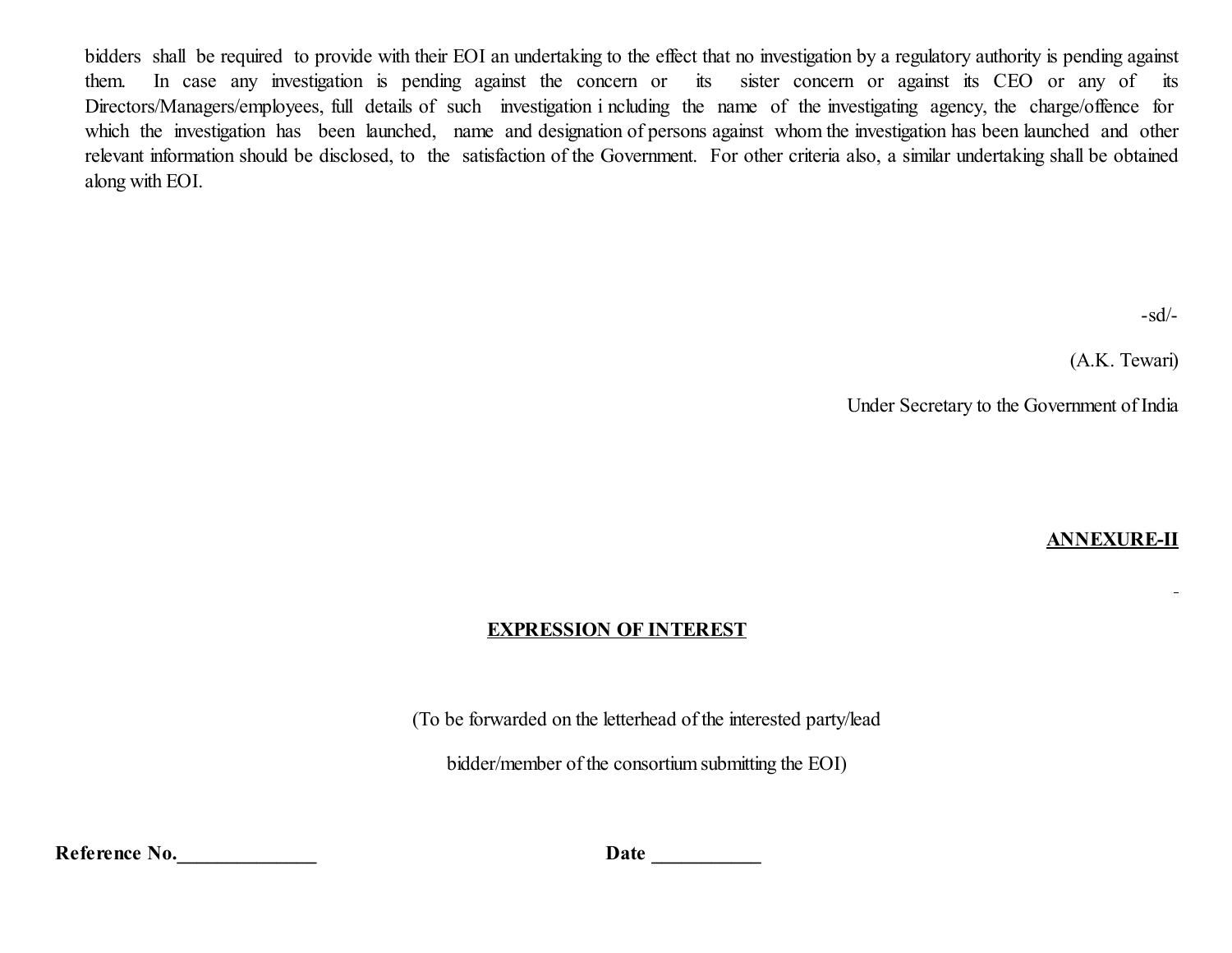To,

Senior Vice President & Head Regional Office

ADVISOR NAME

### Sub: GLOBAL INVITATION OF EXPRESSIONS OF INTEREST

## FOR DISINVESTMENT OF \_\_\_ % STAKE IN

## (CO. NAME)

Sir,

This is with reference to the advertisement dated inviting Expression of Interest for (CO. NAME)

As specified in the advertisement, we have read and understood the contents of the Preliminary Information Memorandum (PIM) and are desirous of participating in the above disinvestment process, and for this purpose: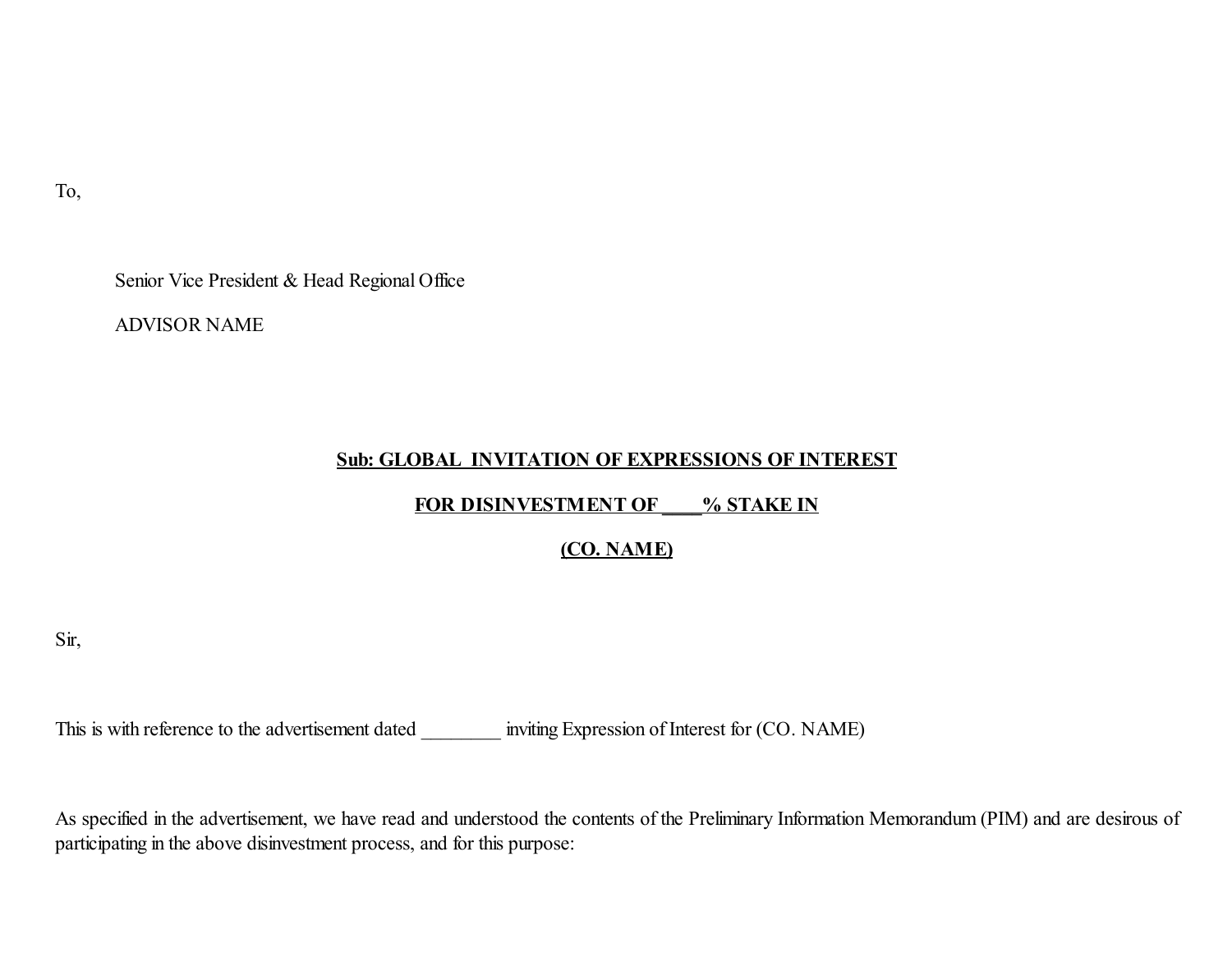We propose to submit our EOI in individual capacity as  $(insert name of party)$ 

OR

We have formed/propose to form a consortium comprising of \_\_\_\_\_members as follows:

| (Insert name) |
|---------------|
| (Insert name) |
| (Insert name) |

We understand that  $\%$  equity stake of (CO. NAME) is proposed to be divested and we are interested in bidding for the same

We believe that we/our consortium/proposed consortium satisfies the eligibility criteria set out in relevant sections of the PIM including the guidelines for qualification of bidders seeking to acquire stakes in Public Sector Enterprises through the process of disinvestment issued by the Government of India vide Department of Disinvestment OM No.6/4/2001-DD-II dated 13<sup>th</sup> July 2001 and subsequent amendments/clarifications thereto.

We certify that in regard to matters other than security and integrity of the country, we have not been convicted by a Court of law or indicted or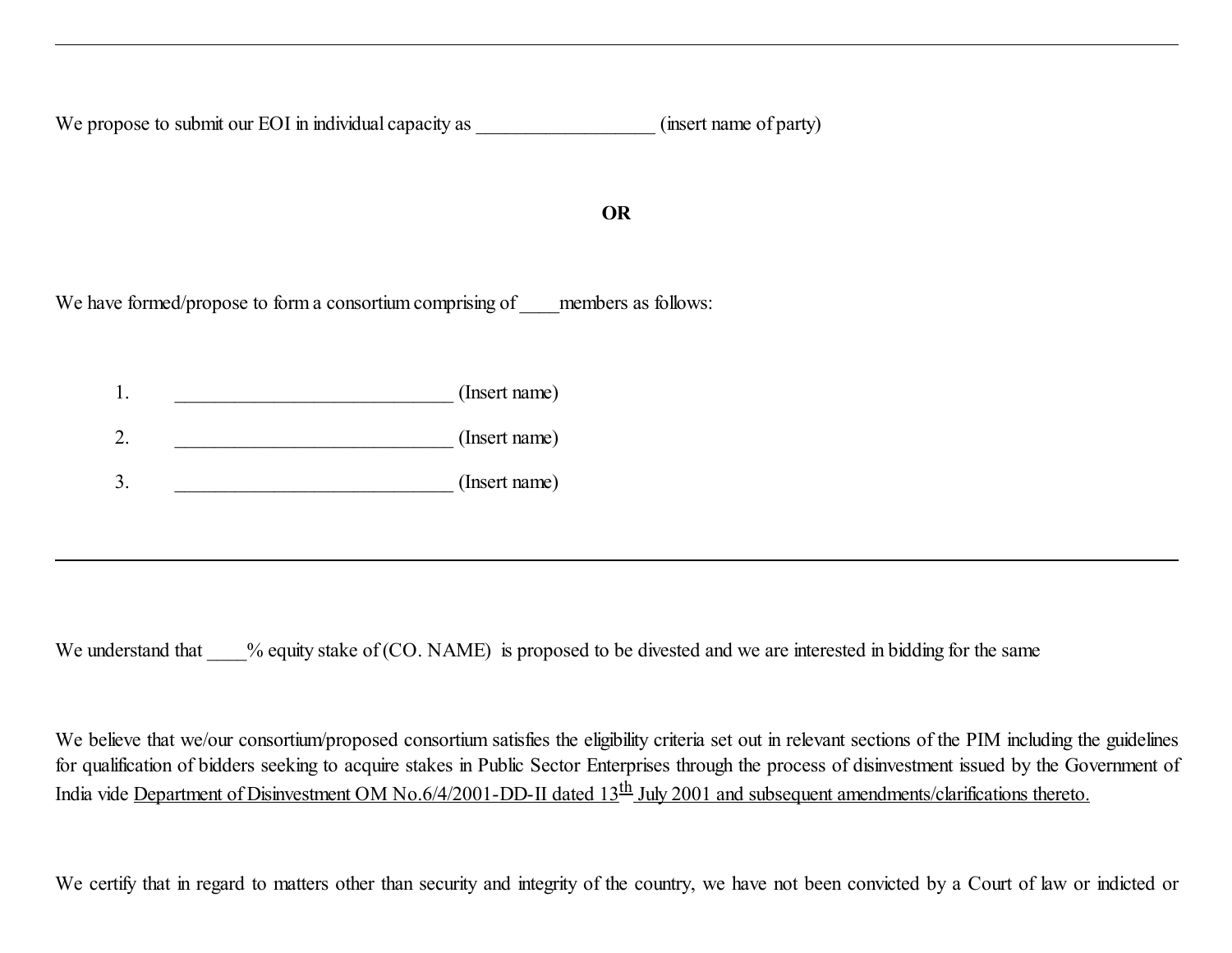adverse orders passed by a regulatory authority which would cast a doubt on our ability to manage the public sector unit when it is disinvested or which relates to a grave offence that outrages the moral sense of the community.

We further certify that in regard to matters relating to security and integrity of the country, we have not been charge-sheeted by any agency of the Government or convicted by a Court of Law for any offence committed by us or by any of our sister concerns.

We further certify that no investigation by a regulatory authority is pending either against us or against our sister concerns or against our CEO or any of our Directors/Managers/ employees.

We undertake that in case due to any change in facts or circumstances during the pendency of the disinvestment process, we are attracted by the provisions of disqualification in terms of the subject guidelines, we would intimate the GOI of the same immediately.

The Statement of Legal Capacity and Request for Qualification as per formats indicated hereinafter, duly signed by us/respective members, who jointly satisfy the eligibility criteria, are enclosed.

We shall be glad to receive further communication on the subject.

Yours faithfully,

Authorised Signatory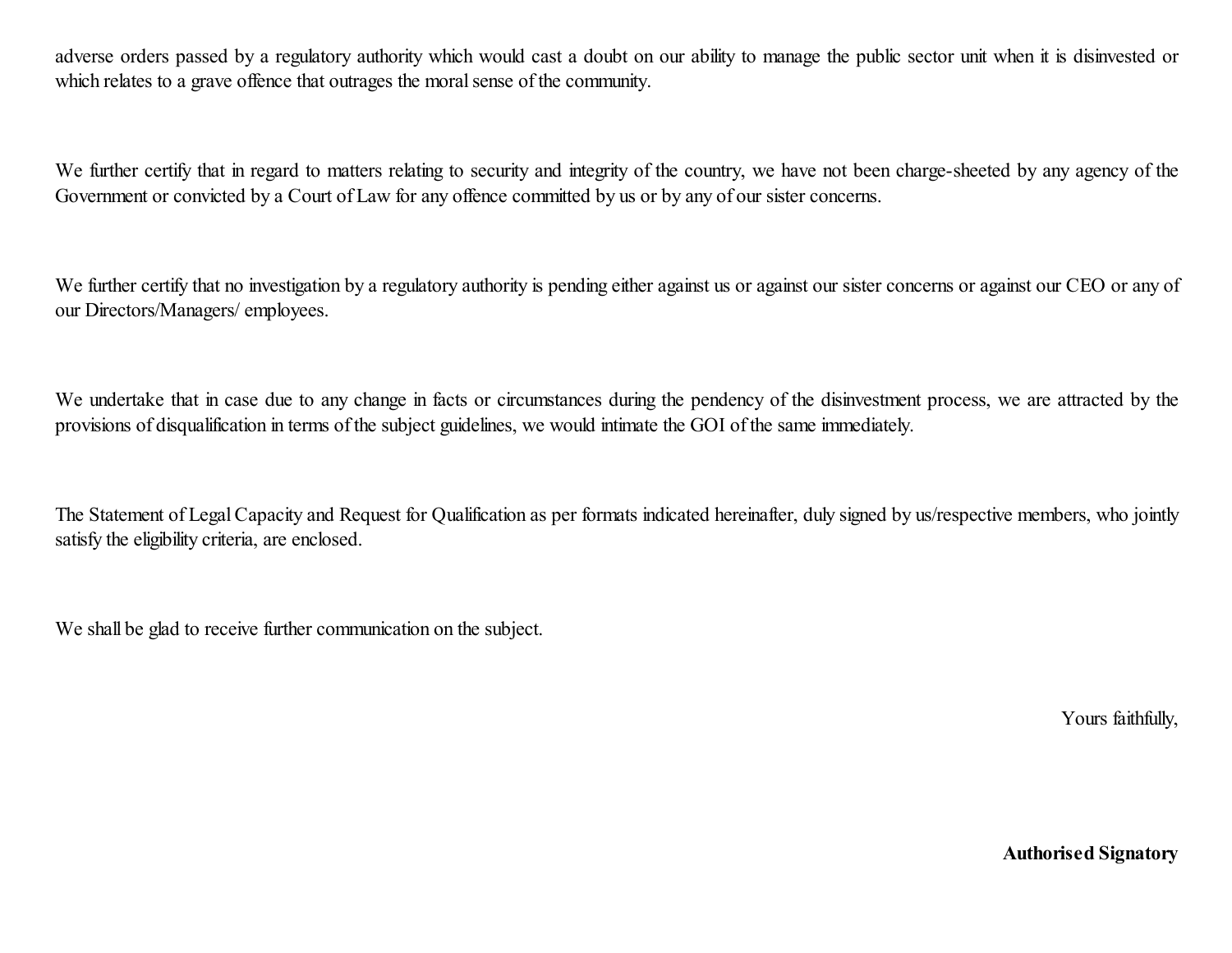Enclosure:

1. Statement of LegalCapacity

2. Request for Qualification

ANNEXURE–III

## STATEMENT OF LEGAL CAPACITY

(To be forwarded on the letterhead of the interested party / each member of the consortium submitting the EOI).

Reference No.\_\_\_\_\_\_\_\_\_\_\_\_\_\_ Date \_\_\_\_\_\_\_\_\_\_\_

To,

Senior Vice President & Head Regional Office

ADVISOR NAME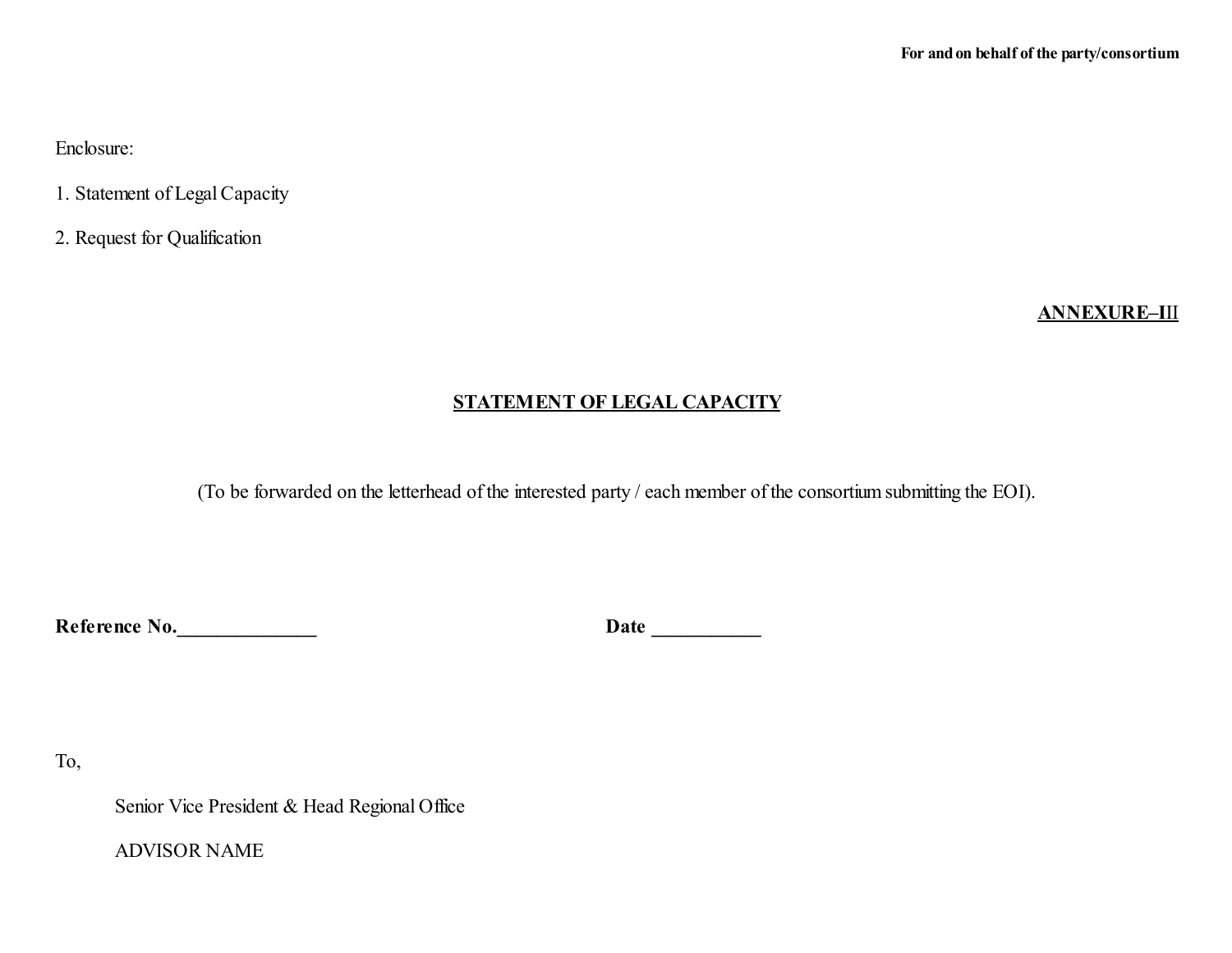#### Sub: GLOBAL INVITATION OF EXPRESSIONS OF INTEREST

 $\blacksquare$ 

## FOR DISINVESTMENT OF  $\frac{6}{5}$  STAKE IN

## (CO. NAME)

Sir,

This is with reference to the advertisement dated inviting Expression of Interest for (CO. NAME)

We have read and understood the contents of the PIM and the advertisement and pursuant to this hereby confirm that:

We satisfy the eligibility criteria laid out in the PIM and the advertisement.

We are a member of the consortium (constitution of which has been described in the Expression of Interest) which jointly satisfies the eligibility criteria as detailed in the PIM.\*

We have agreed that  $(insert member's name)$  will act as the lead member of our consortium.\*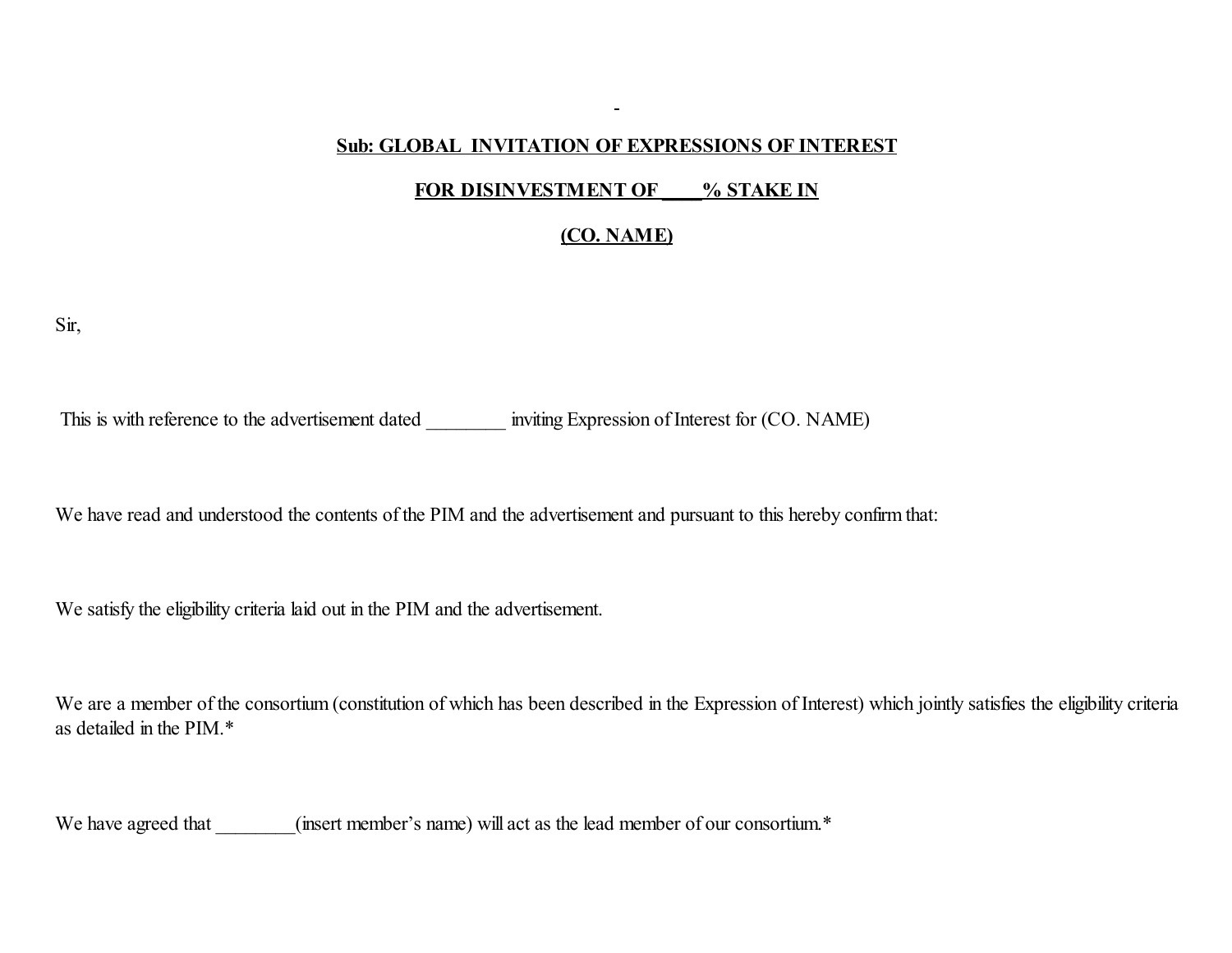We have agreed that (insert individual's name) will act as our representative on our behalf and has been duly authorized to submit the EOI. Further, the authorized signatory is vested with requisite powers to furnish such letter and Request for Qualification and authenticate the same.\*

We have agreed that (insert the name of the individual) chosen as representative of our consortium and on our behalf and has been duly authorized to submit the EOI. Further, the authorized signatory is vested with requisite powers to furnish such letter and Request for Qualification and authenticate the same.\*

Yours faithfully,

Authorised Signatory

For and on behalf of (party/member)

\*Strike off whichever clause is not applicable

## ANNEXURE- IV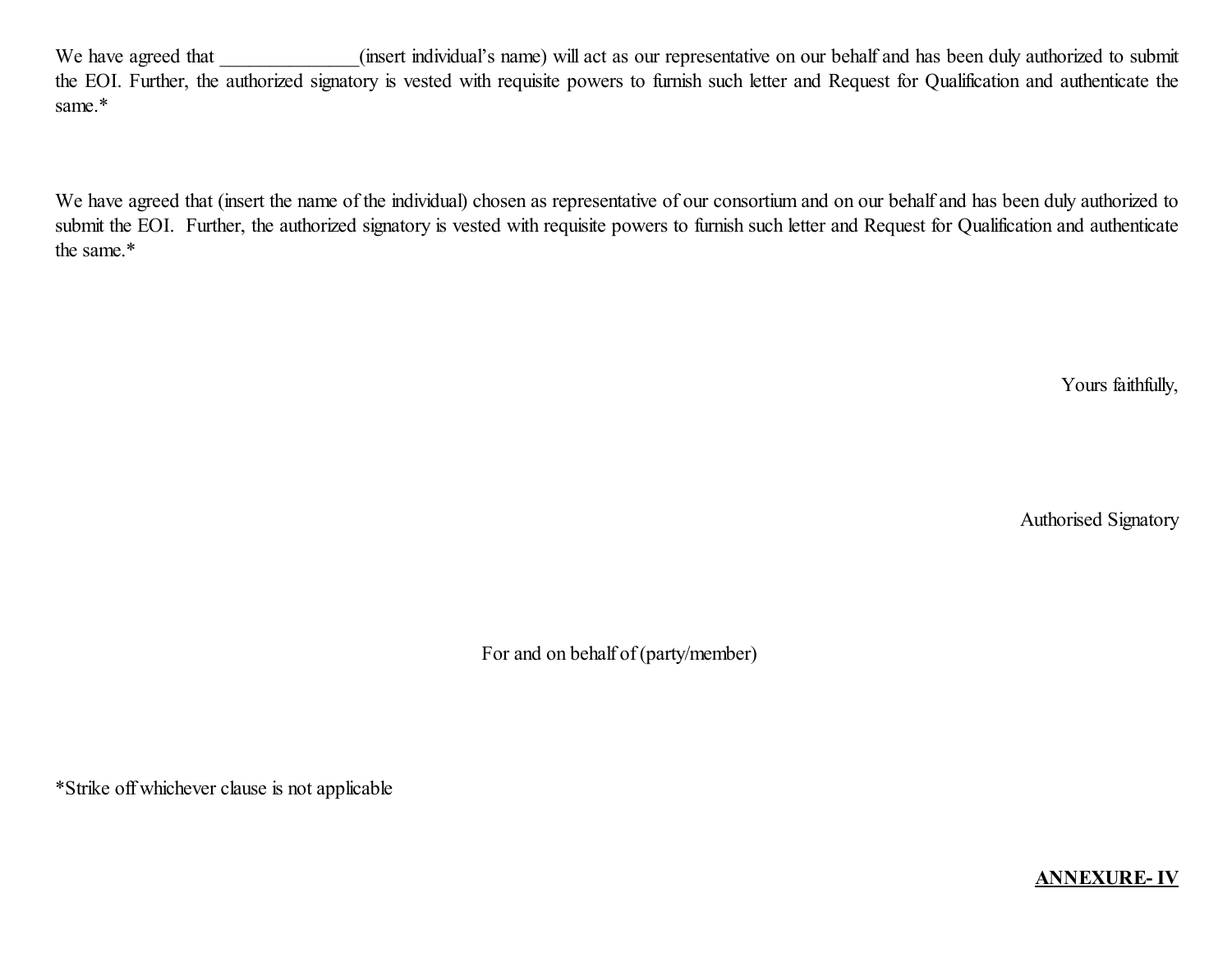## REQUEST FOR QUALIFICATION

(To be submitted in respect of interested party/each member of the consortium)

Name of the interested Party(ies)/Member(s)

- 1. Constitution (Tick, wherever applicable)
- i) Public Limited Company
- ii) Private Limited Company
- iii) Others, if any (Please specify)
- § If the interested party is a foreign company/ OCB, specify list of statutory approvals from GoI/ RBI/ FIPB applied for/ obtained/ awaiting:
- 2. Sector (Tick, wherever applicable)
- i) Public Sector
- ii) Joint Sector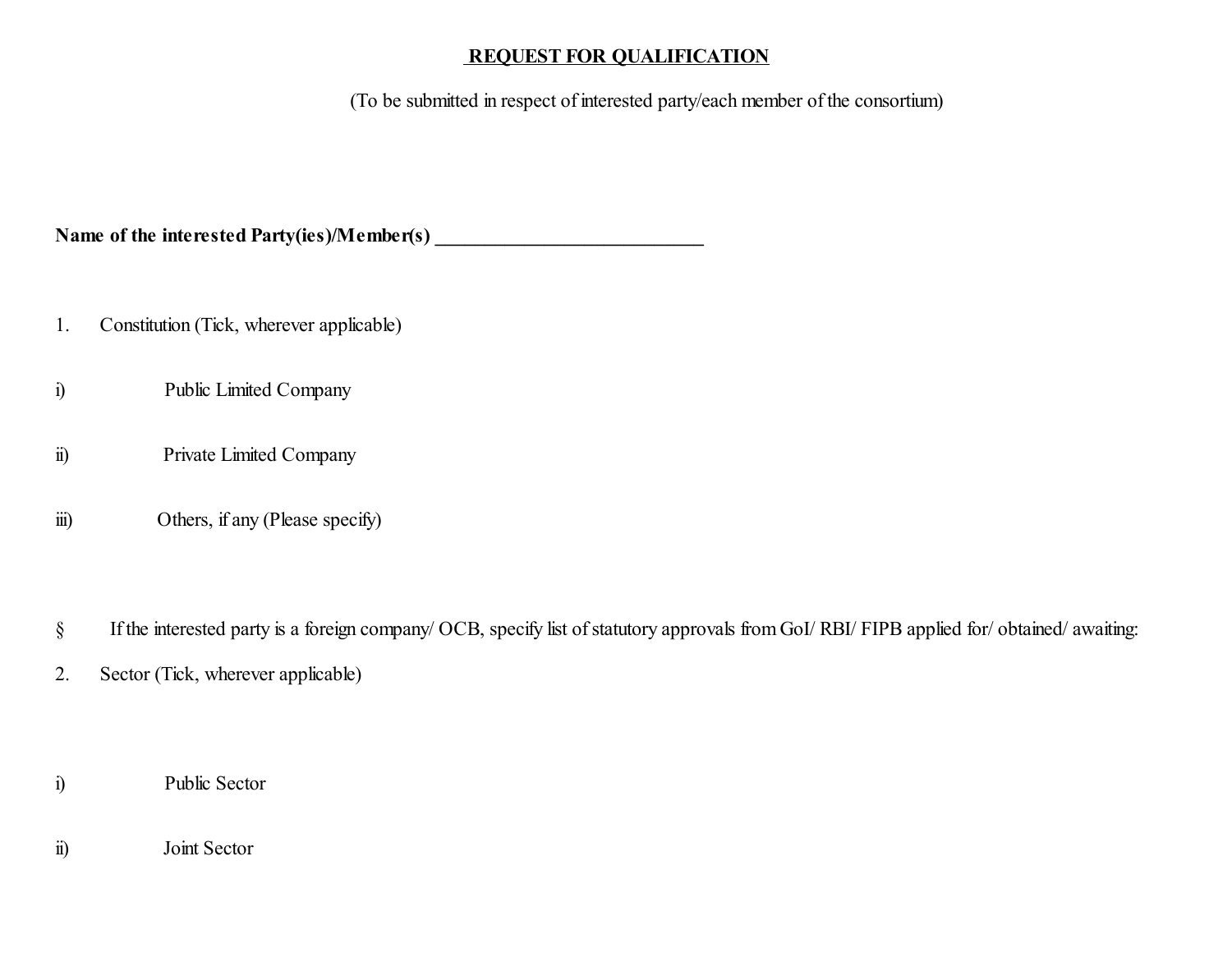iii) Others, If any (Please specify)

- 3. Details of Shareholding
- 4. Role/ Interest of each Member in the Consortium (if applicable)
- 5. Nature of business/products dealt with :
- 6. Date & Place of incorporation :
- 7. Date of commencement of business :
- 8. Full address including phone No./fax No. :
	- i) Registered **Office**

:

- ii) Head Office :
- 9. Address for correspondence :
- 10. Salient features of financial performance for the last :three years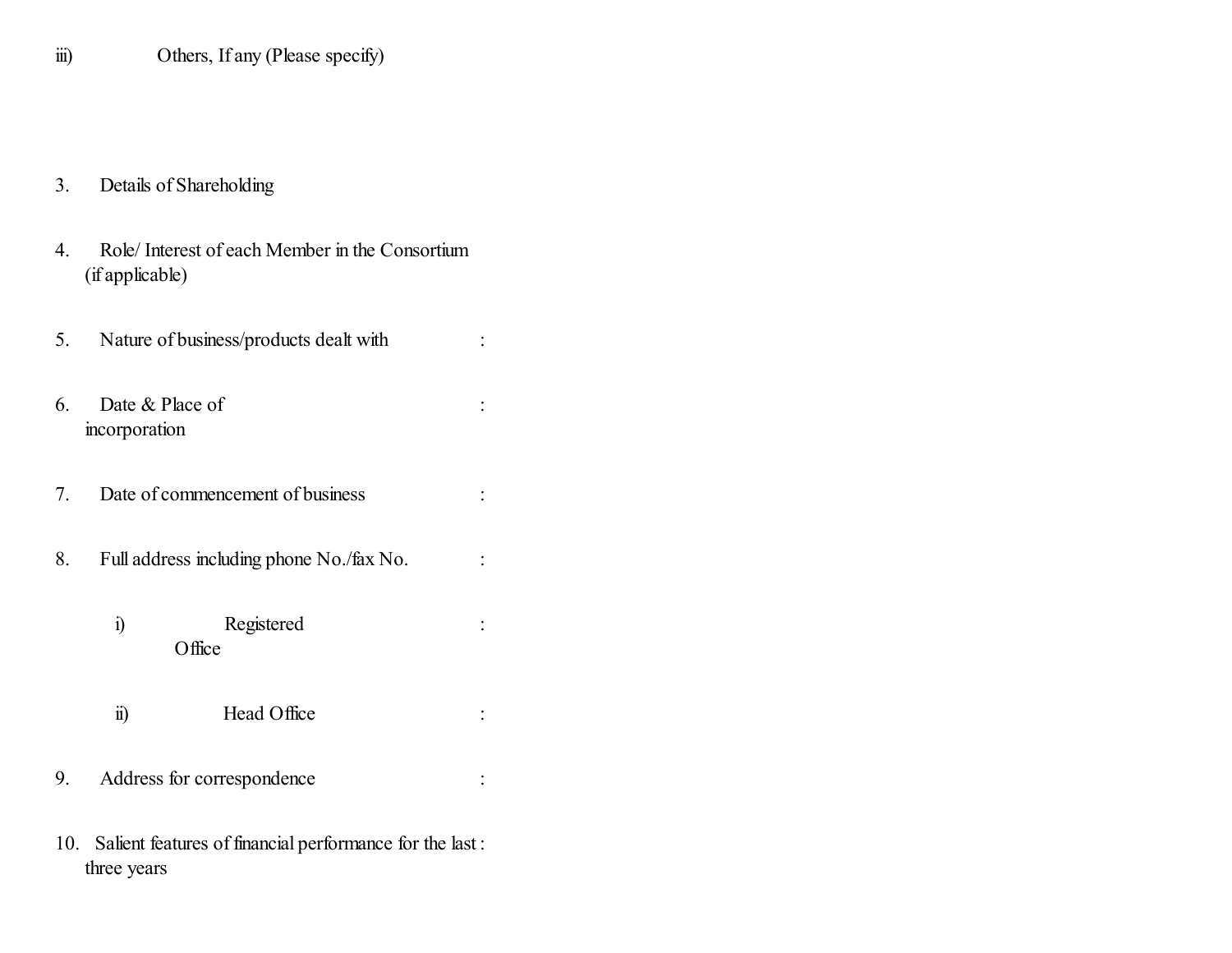11. Basis of eligibility for participation in the process (Please mention details of your eligibility) as under:

Please attach most recent Audited Statement of Accounts/Annual Report. Additionally, please provide a chartered account/auditor certificate certifying the Turnover and Net Worth as defined in the Eligibility criteria.

12. Please provide details of all contingent liabilities that, if materialized, that have or would reasonably be expected to have a material adverse affect on the business, operations (or results of operations), assets, liabilities and/or financial condition of the Company, or other similar business combination or transaction.

## 13. Contact Person(s):

i) Name: ii) Designation: iii) Phone No.: iv) Mobile No.: v) Fax No.:

vi) Email:

Yours faithfully,